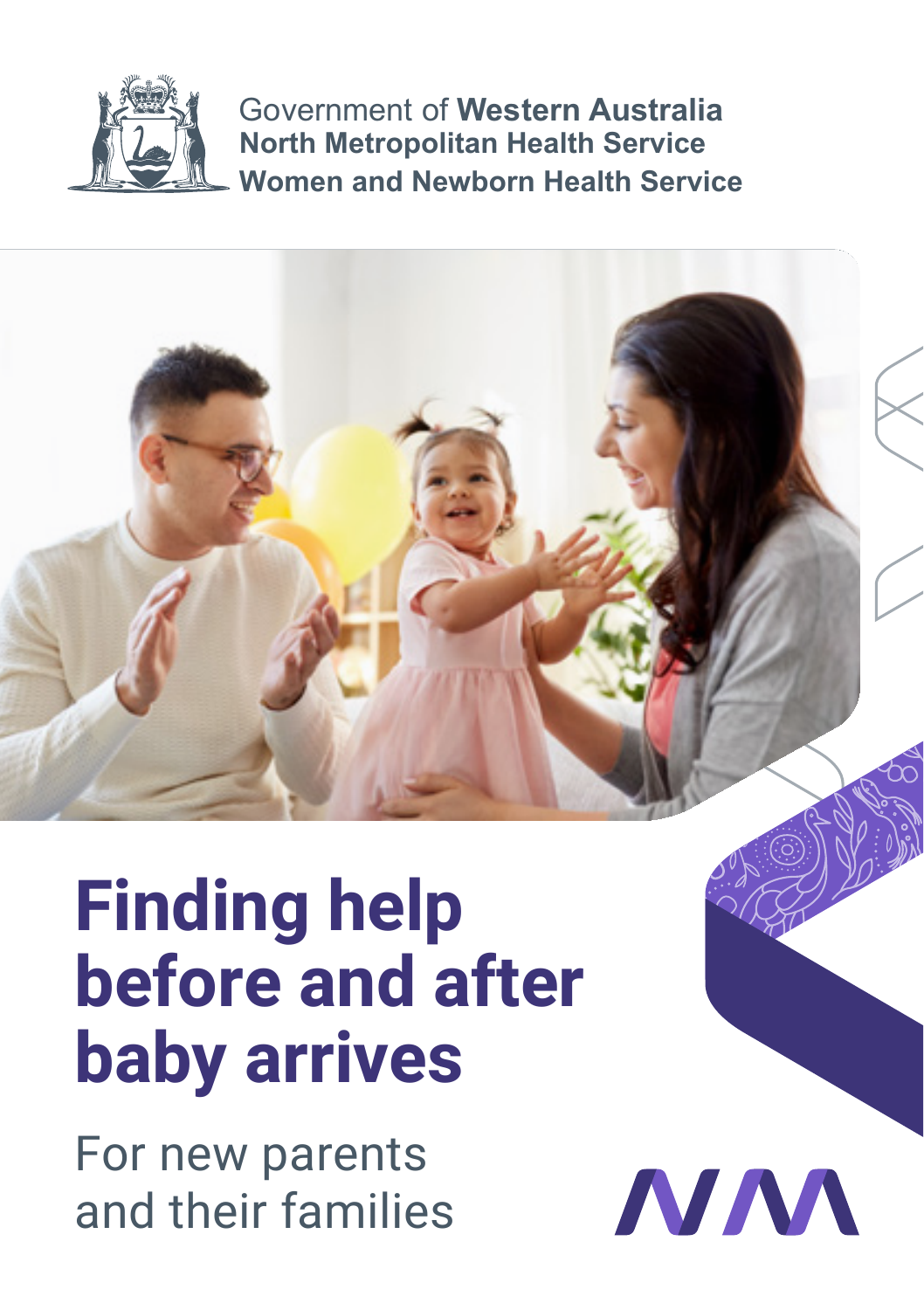This publication provides a list of general and mental health resources for individuals and families during pregnancy and after the birth of a baby.

For free\* telephone support, contact the **Pregnancy Birth and Baby Helpline** on **1800 882 436**. This service is available 7 days a week, 7am to midnight (AEST). It provides high quality information and can redirect you to other services if appropriate.

\* Calls from landlines are free. Mobile charges may apply.

**For all emergencies, please call 000**.

Phone numbers and websites contained in this resource were correct at the time of production (February 2021).

This resource has been consumer reviewed.

Good sources of information and help include:

- **Healthdirect Australia** for 24 hour telephone health advice staffed by registered nurses, call 1800 022 222 *[healthdirect.gov.au](http://www.healthdirect.gov.au)*
- **• General practitioners** find your local GP by calling Healthdirect Australia on *1800 022 222*. Also find after hours GP's and after hours Locum Services.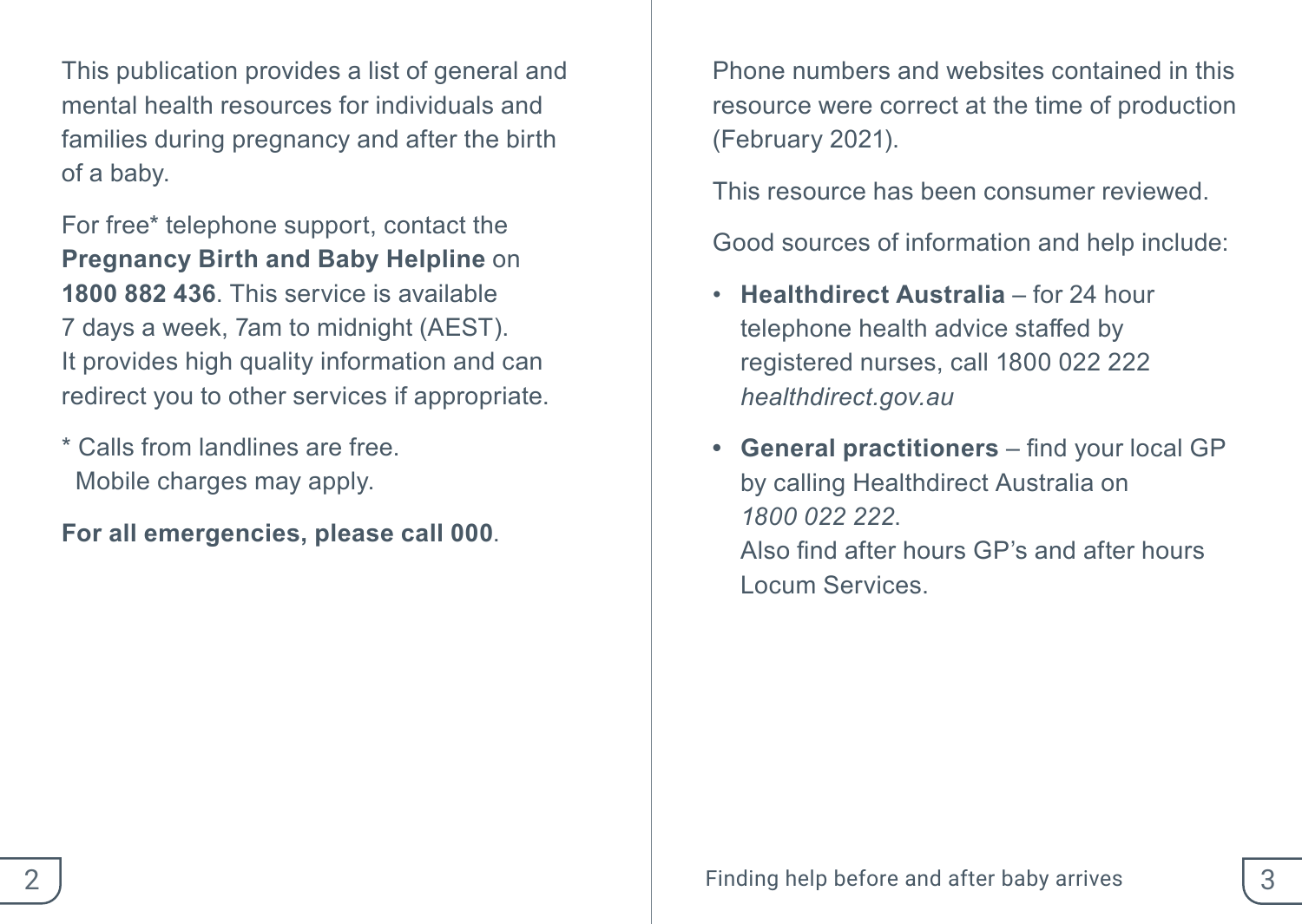#### • **Child health nurses**

**Metropolitan area** – find your local child and community health centre via the central booking system on 1300 749 869.

#### **Rural areas** – go to

*[wacountry.health.wa.gov.au](http://www.wacountry.health.wa.gov.au)* and find your community child health nurse by clicking on your region.

- **National Relay Service (NRS)** provides assistance to deaf, hearing and speech impaired persons requiring assistance receiving and making calls 1800 555 677.
- **Interpreter Service**  13 14 50

For information about **emotional wellbeing for parents**, go to:

*[healthyfamilies.beyondblue.org.au](https://healthyfamilies.beyondblue.org.au/)*

For a list of **mental health services** in WA, go to: *[mhc.wa.gov.au/getting-help](http://www.mhc.wa.gov.au/getting-help)*

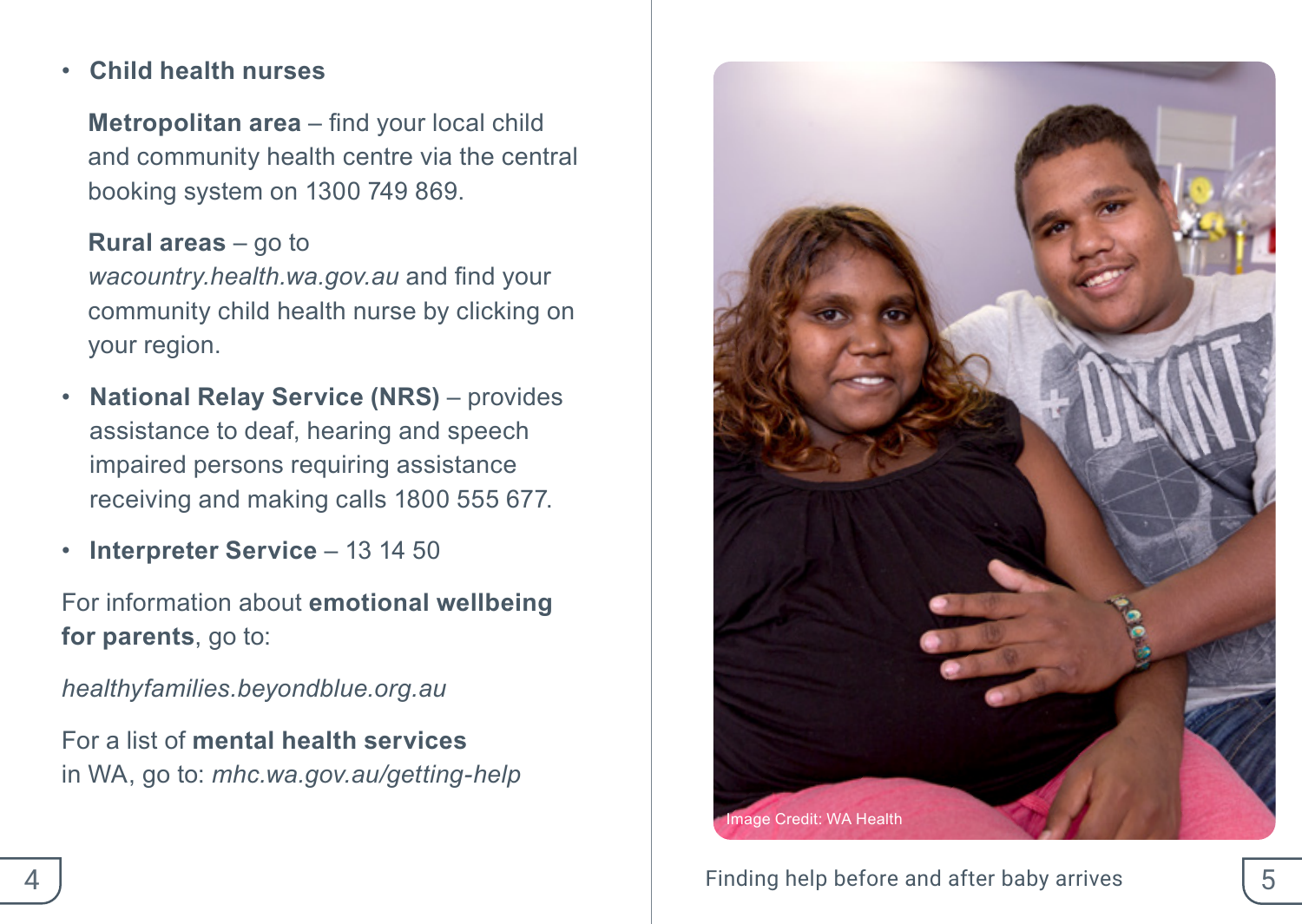## **Contents**

| Counselling services: metro  12   |  |
|-----------------------------------|--|
| Counselling services: country  13 |  |
|                                   |  |
|                                   |  |
|                                   |  |
|                                   |  |
|                                   |  |
| Family services and resources 22  |  |
|                                   |  |
|                                   |  |

| Legal services and resources 26      |  |
|--------------------------------------|--|
|                                      |  |
|                                      |  |
| Useful phone numbers and websites 30 |  |
|                                      |  |
|                                      |  |
|                                      |  |
|                                      |  |
|                                      |  |
|                                      |  |
|                                      |  |
|                                      |  |
|                                      |  |
|                                      |  |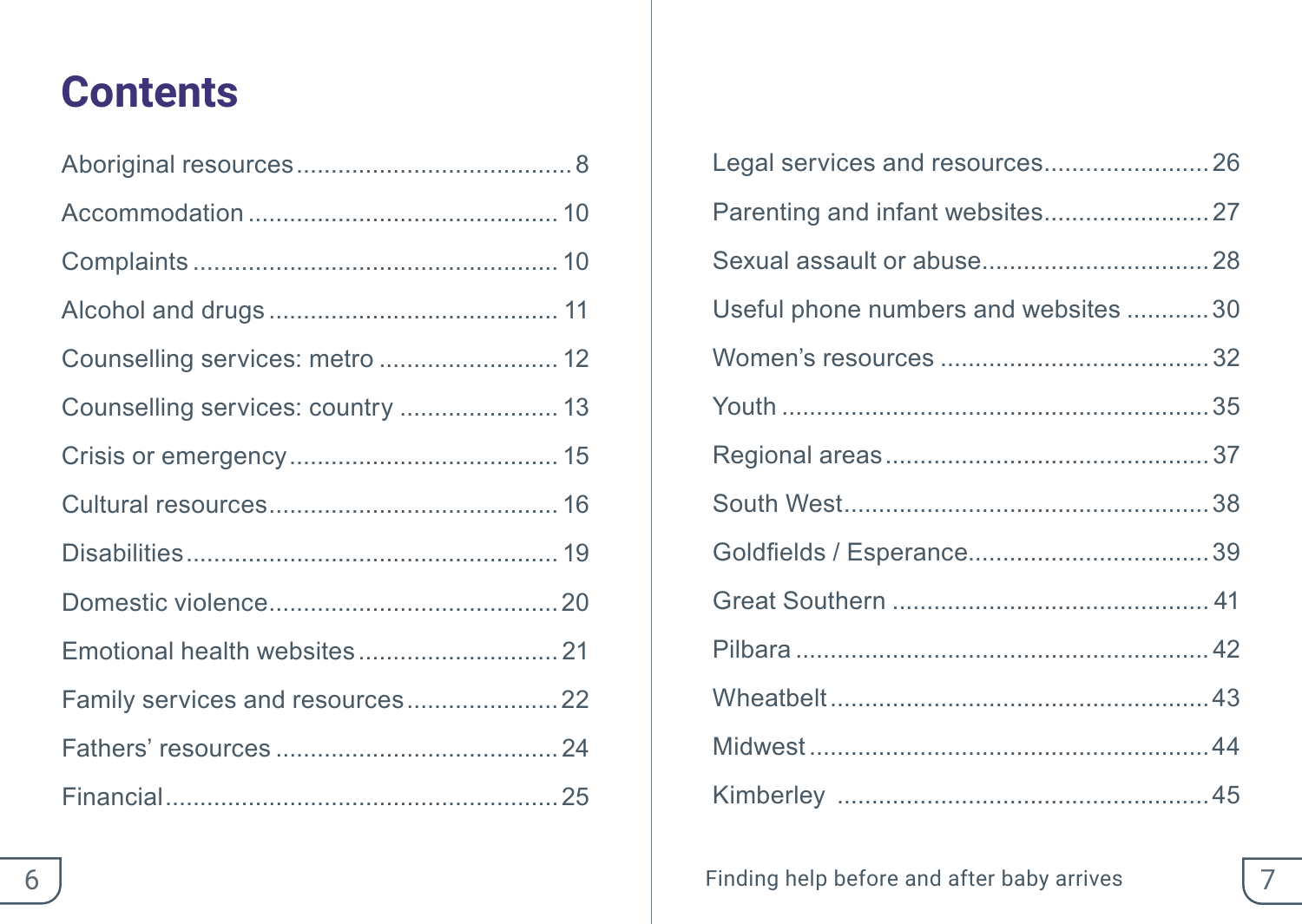<span id="page-4-0"></span>

| <b>Aboriginal resources</b>                            |                                          | Meerilinga Parent<br><b>Support Service</b>                  | 9489 4022 (Perth)<br>1800 200 702<br>(regional) |   |
|--------------------------------------------------------|------------------------------------------|--------------------------------------------------------------|-------------------------------------------------|---|
| Aboriginal<br>Legal Service                            | 9265 6666<br>1800 019 900<br>(free call) | Ngala program Midland-<br>Ngalang Moort Ngalang<br>Kurlangah | 93689368                                        |   |
| Babbingur Mia<br><b>Health Service</b><br>(Rockingham) | 9550 0900                                | <b>Ruah Community Services</b>                               | 13 78 24                                        |   |
| Byanda and Nunyara<br>Women's Refuge                   | 93287284                                 | Wungening Aboriginal<br>Corporation (Perth)                  | 9221 1411                                       |   |
| Derbarl Yerrigan<br><b>Health Service</b>              | 9421 3888                                | Yorgum Aboriginal<br>Corporation (Perth)                     | 9218 9477<br>1800 469 371<br>(free call)        |   |
| <b>Kambarang Place</b>                                 | 9328 7562                                | <b>Aboriginal Family Law</b><br><b>Services</b>              | 1800 469 246                                    |   |
| 8                                                      |                                          | Finding help before and after baby arrives                   |                                                 | 9 |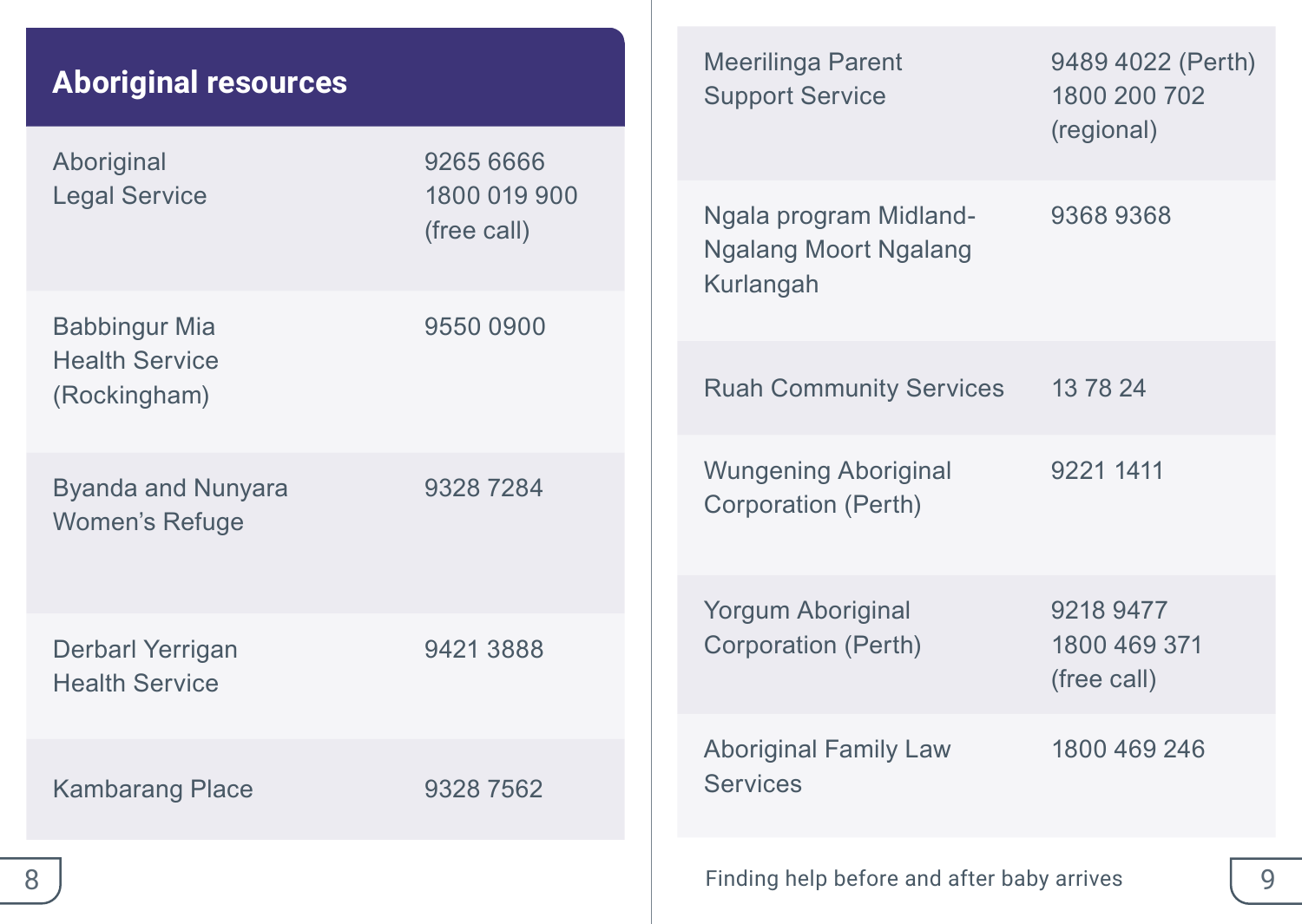## <span id="page-5-0"></span>**Accommodation**

| Crisis Care – refuge<br>service (24hr)    | 1800 199 008 (free call) |
|-------------------------------------------|--------------------------|
| Homeless Advisory<br>Service              | 1800 065 892             |
| Uniting Care West                         | 1300 663 298             |
|                                           |                          |
|                                           |                          |
|                                           |                          |
| <b>Complaints</b>                         |                          |
| <b>Consumer Protection</b><br>Advice Line | 1300 304 054             |

## **Alcohol and drugs**

| <b>Alcoholics Anonymous</b><br>$(AA)$ (24 hr helpline)            | 9325 3566<br>1300 22 22 22                     |
|-------------------------------------------------------------------|------------------------------------------------|
| Alcohol and Drug<br><b>Support Line</b><br>(24 hr helpline)       | 9442 5000<br>1800 198 024<br>(rural free call) |
| Holyoake                                                          | 94164444                                       |
| <b>Mental Health</b><br>Commission                                | mhc.wa.gov.au                                  |
| <b>Next Step</b>                                                  | 9219 1919                                      |
| <b>Parent and Family</b><br>Drug Support Line<br>(24 hr helpline) | 9442 5050<br>1800 653 203<br>(rural free call) |
| Women's Health and<br><b>Family Services</b>                      | 6330 5400<br>1800 998 399<br>(rural free call) |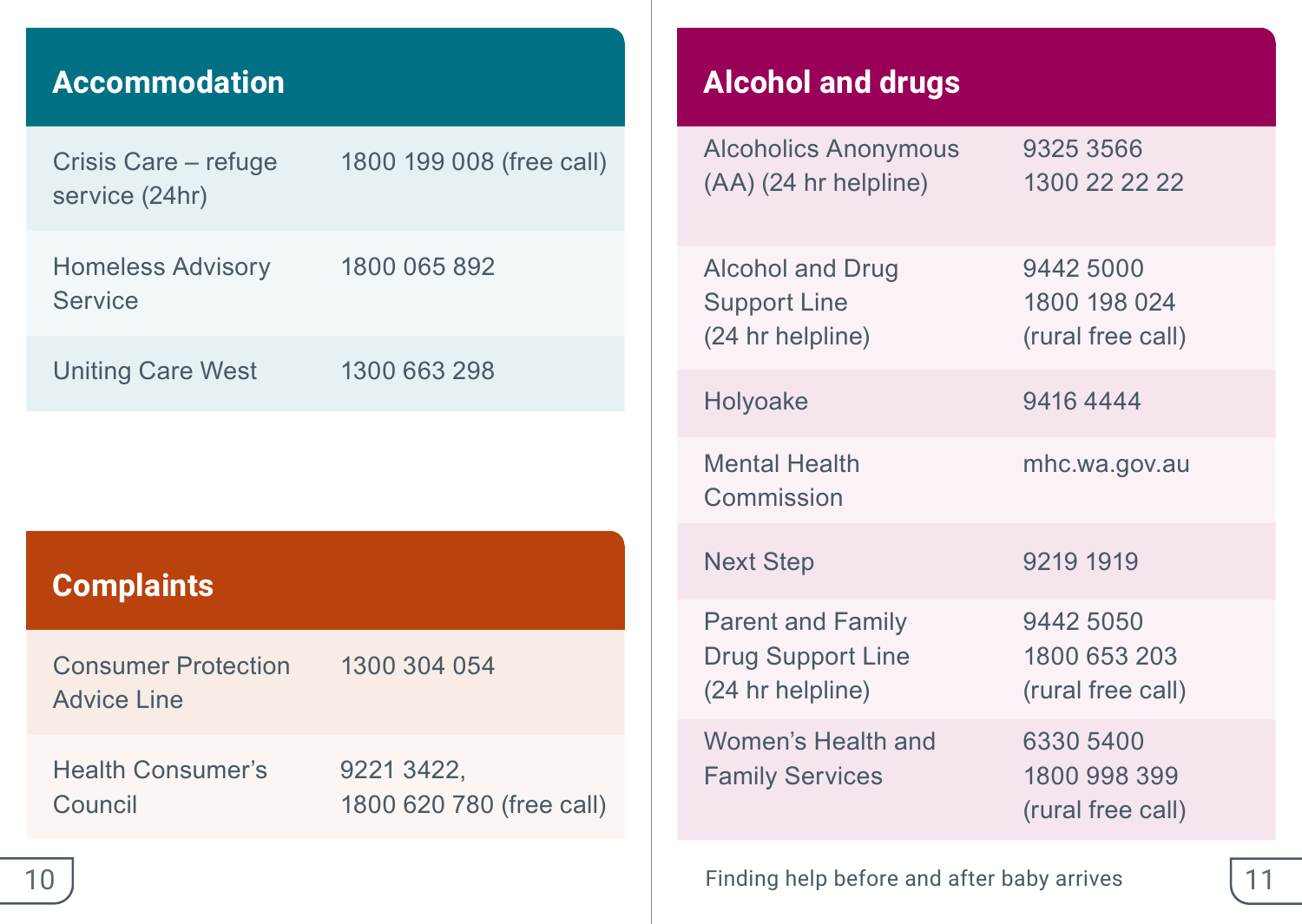## **Counselling services: Metropolitan**

| Anglicare                                                               | 1300 11 44 46                                 |
|-------------------------------------------------------------------------|-----------------------------------------------|
| Centrecare                                                              | 9325 6644                                     |
| The Compassionate<br><b>Friends</b><br>(bereavement<br>and grieving)    | 1300 064 068<br>(free call)                   |
| City of Cockburn<br><b>Family Support</b>                               | 9411 3859 (Success)<br>9411 3851 (Coolbellup) |
| Living Proud Inc<br>(office hours)<br>QLife (3pm -<br>midnight, 7 days) | 94869855<br>1800 184 527                      |
| Relationships<br>Australia                                              | 1300 364 277                                  |
|                                                                         |                                               |

<span id="page-6-0"></span>

| <b>Counselling services: Metropolitan</b>                     |                             | Women's Health and<br><b>Wellbeing Service</b> |  | 9490 2258                |    |
|---------------------------------------------------------------|-----------------------------|------------------------------------------------|--|--------------------------|----|
| Anglicare                                                     | 1300 11 44 46               | Women's Health and                             |  | 6330 5400,               |    |
| Centrecare                                                    | 9325 6644                   | <b>Family Services</b>                         |  | 1800 998 399 (free call) |    |
| The Compassionate<br>Friends<br>(bereavement<br>and grieving) | 1300 064 068<br>(free call) | <b>Counselling services: Country</b>           |  |                          |    |
| City of Cockburn                                              | 9411 3859 (Success)         | Anglicare                                      |  | 1300 11 44 46            |    |
| <b>Family Support</b>                                         | 9411 3851 (Coolbellup)      | Centrecare                                     |  | 9325 6644                |    |
| Living Proud Inc                                              | 9486 9855                   |                                                |  |                          |    |
| (office hours)<br>$QLife (3pm -$<br>midnight, 7 days)         | 1800 184 527                | Desert Blue Connect<br>(Geraldton)             |  | 9964 2742                |    |
| Relationships<br>Australia                                    | 1300 364 277                | Farmer Assistance Hotline                      |  | 13 23 16                 |    |
| 12 <sub>2</sub>                                               |                             | Finding help before and after baby arrives     |  |                          | 13 |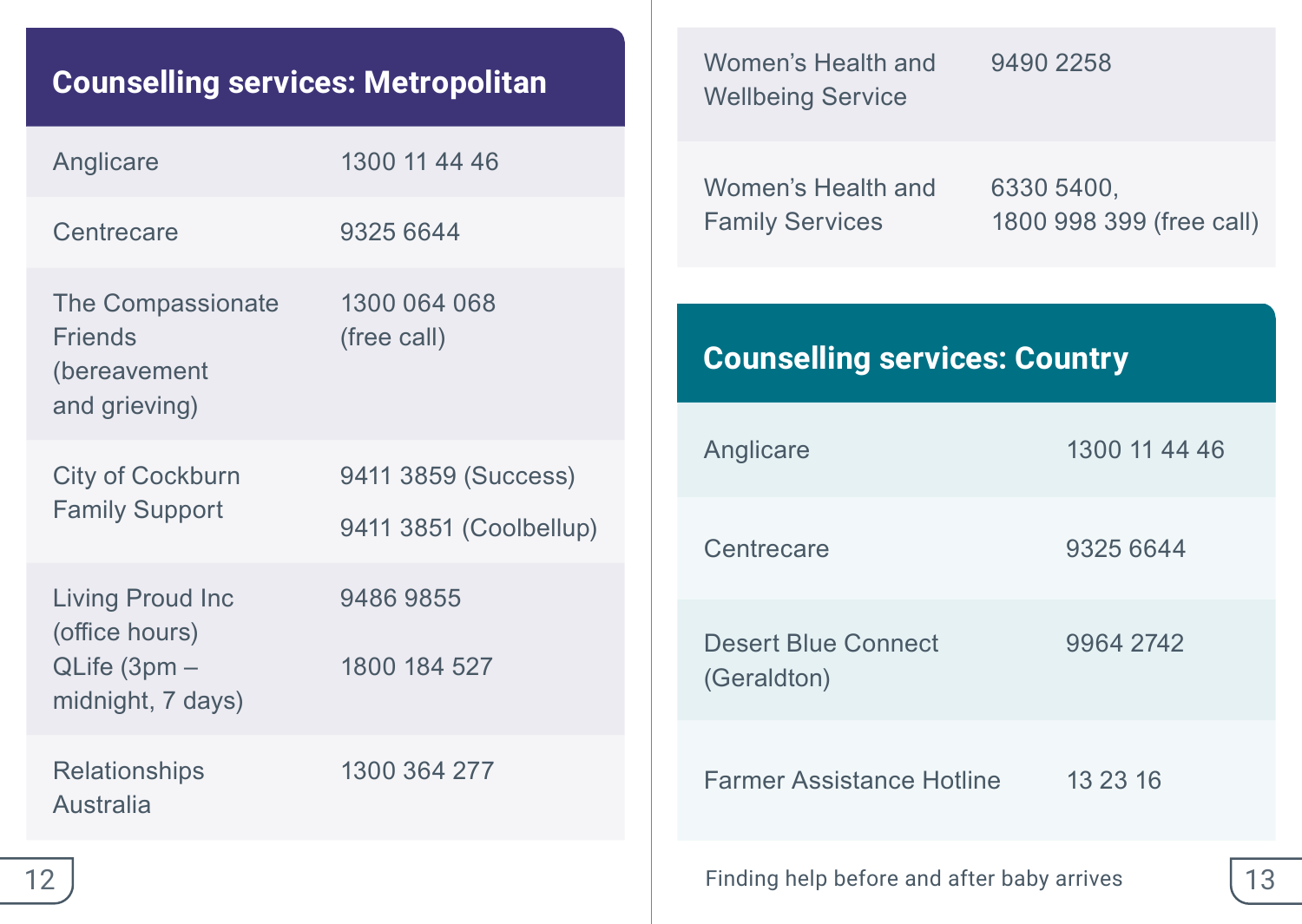<span id="page-7-0"></span>

| Goldfields Women's<br>90218266<br><b>Healthcare Centre</b> |                                          | <b>Crisis or emergency</b>                                                                        |  |  |
|------------------------------------------------------------|------------------------------------------|---------------------------------------------------------------------------------------------------|--|--|
|                                                            |                                          | Crisis Care (24hr)<br>9223 1111<br>1800 199 008                                                   |  |  |
| <b>Hedland Well</b><br>Women's Centre                      | 9140 1124                                | (free call)                                                                                       |  |  |
|                                                            |                                          | Kids Helpline<br>1800 551 800<br>(24hr)<br>(free call)                                            |  |  |
| Relationships Australia                                    | 1300 364 277                             | 13 11 14<br>Lifeline (24hr)                                                                       |  |  |
|                                                            |                                          | <b>Mental Health Emergency Response Line</b>                                                      |  |  |
| South West Counselling                                     | 9754 2052                                | 1300 555 788<br>Metro area<br>Peel area<br>1800 676 822                                           |  |  |
| South West Women's Health<br>and Information Centre        | 9791 3350<br>1800 673 350<br>(free call) | Rurallink (rural & remote<br>1800 552 002<br>mental health telephone<br>(after hours)<br>service) |  |  |
| 14                                                         |                                          | 15<br>Finding help before and after baby arrives                                                  |  |  |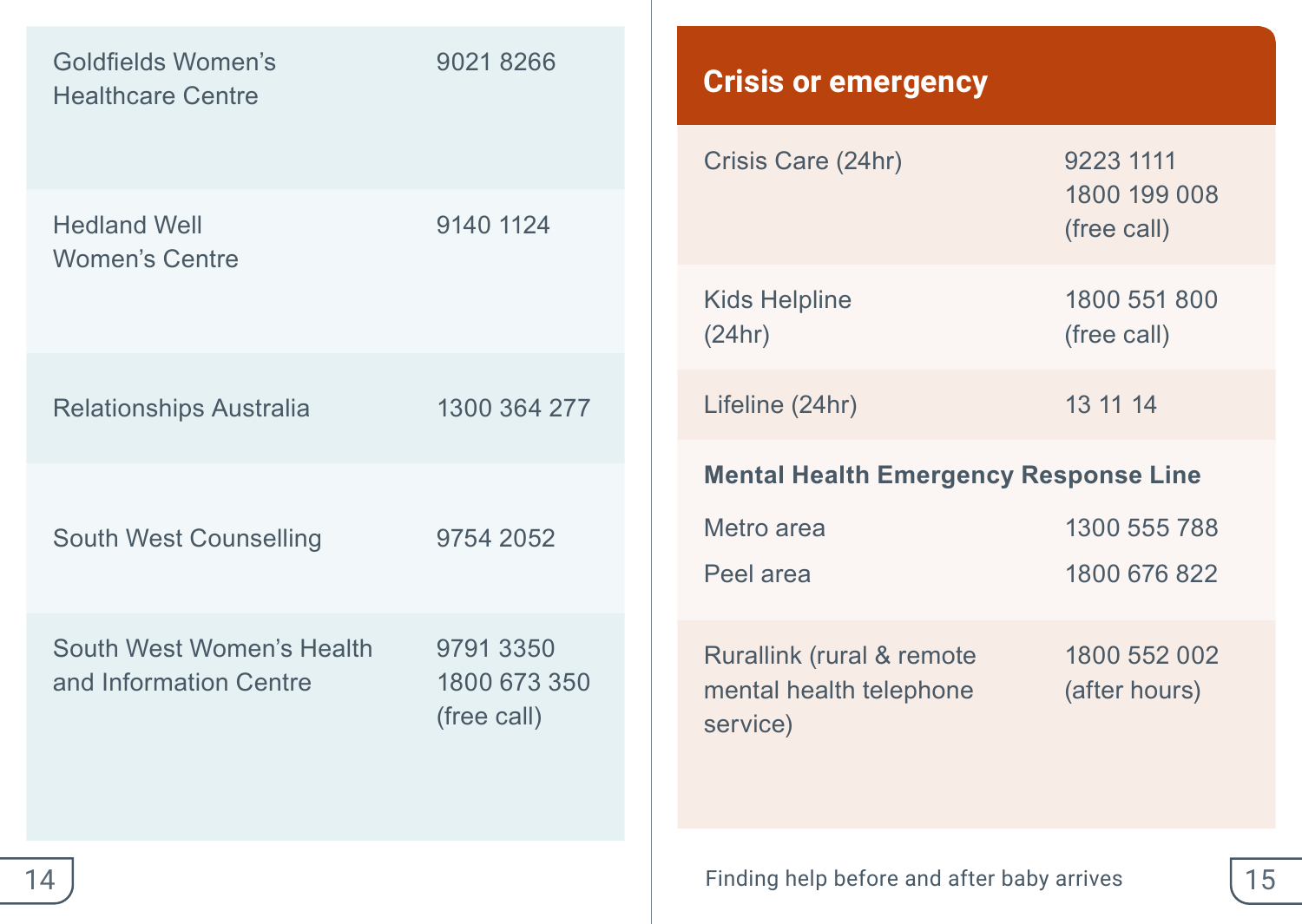<span id="page-8-0"></span>

| The Samaritans Crisis Line<br>Rural free call and Youthline                  | 13 52 47<br>1800 198 313                |
|------------------------------------------------------------------------------|-----------------------------------------|
| St Vincent De Paul<br>Society<br><b>Emergency Relief</b><br>Assistance       | 9475 5400<br>1300 794 054<br>(weekdays) |
|                                                                              |                                         |
| <b>Cultural resources</b>                                                    |                                         |
| <b>ASeTTS (Association</b><br>for Services to Torture<br>& Trauma Survivors) | 9227 2700                               |
|                                                                              |                                         |

| 9328 6202                            |
|--------------------------------------|
| 93887455<br>1800 659 921 (free call) |
| 6148 3600                            |
| 9345 5335                            |
|                                      |
| 93368282                             |
| 9494 3782                            |
| 0408 899 712                         |
| 9207 1527                            |
| 9494 3781                            |
|                                      |

Finding help before and after baby arrives 16 17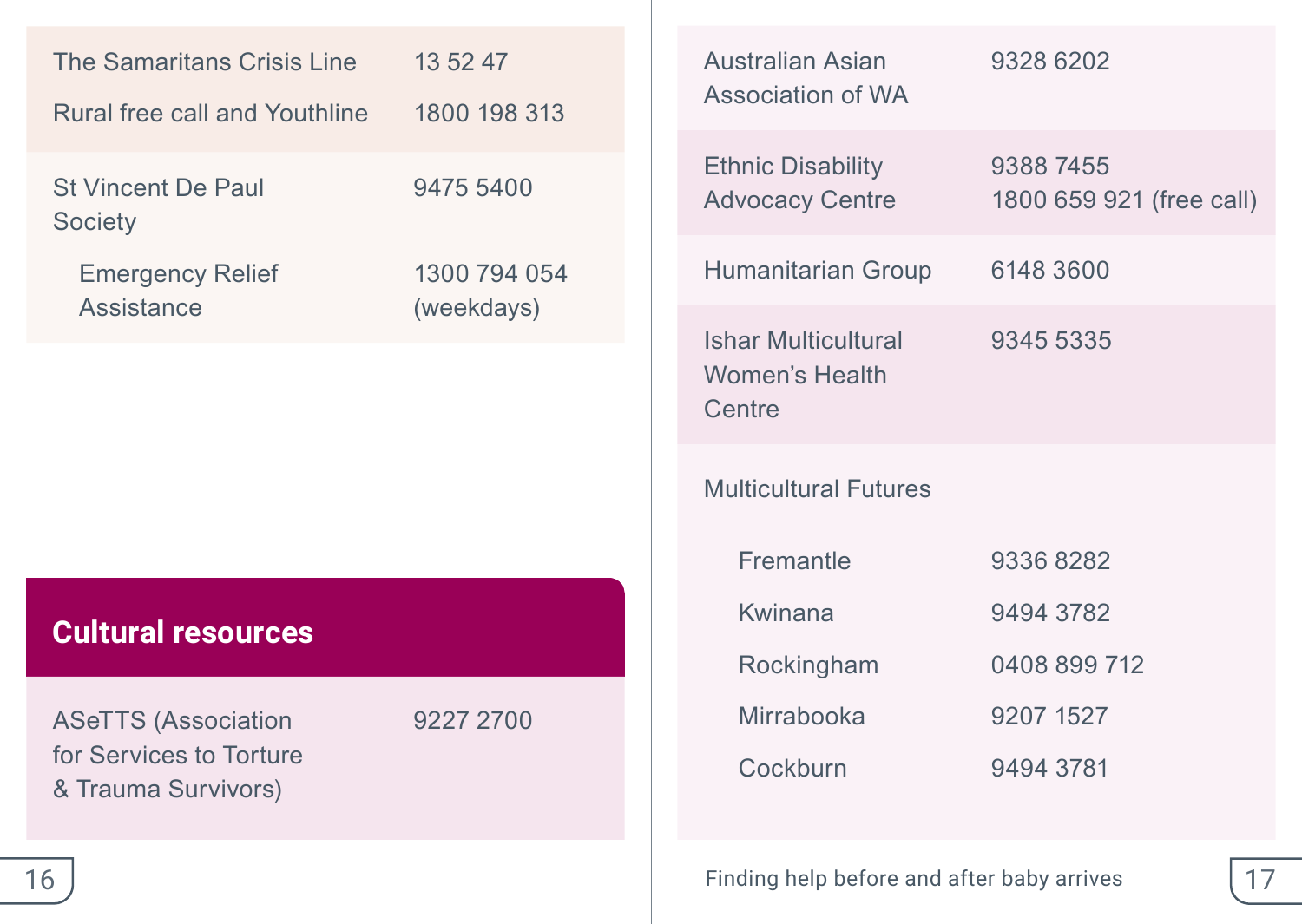<span id="page-9-0"></span>

| <b>Multicultural Services</b><br>Centre              | 9328 2699       | <b>Disabilities</b>                        |                                                |    |  |
|------------------------------------------------------|-----------------|--------------------------------------------|------------------------------------------------|----|--|
|                                                      |                 | Department of<br>Communities,              | 9426 9200<br>or 1800 998 214                   |    |  |
| Multicultural Women's                                |                 | <b>Disability Services</b>                 | (free call)                                    |    |  |
| <b>Advocacy Service</b><br>Northbridge               | 9328 1200       | <b>Emmanuel Centre</b>                     | 9328 8113<br>TTY 9328 9571<br>SMS 0401 016 399 |    |  |
|                                                      |                 | People with                                |                                                |    |  |
|                                                      |                 | Disabilities WA                            | 9420 7279                                      |    |  |
| Muslim Women's<br>9451 5696<br><b>Support Centre</b> | Rural free call | 1800 193 331                               |                                                |    |  |
|                                                      |                 | People Who Care                            | 9379 1944                                      |    |  |
|                                                      |                 | Mandurah                                   | 9535 3433                                      |    |  |
| <b>Transcultural Mental</b><br>Health Centre (WA)    | 9224 1760       | Wangara                                    | 6305 0551                                      |    |  |
| 18                                                   |                 | Finding help before and after baby arrives |                                                | 19 |  |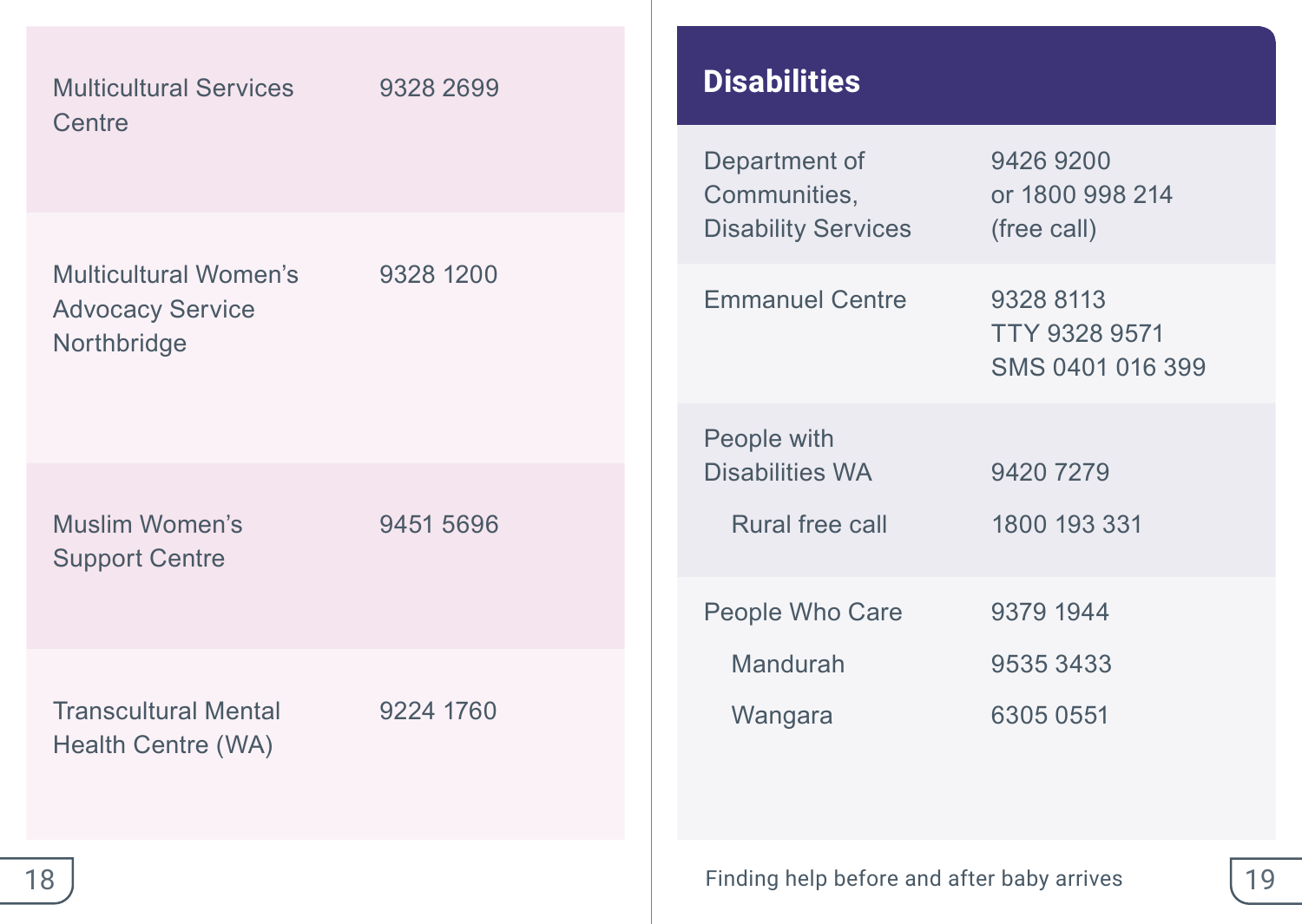## <span id="page-10-0"></span>**Domestic violence**

Women's Domestic Violence Helpline (24hr) 9223 1188 & 1800 007 339 (free call)

| 1800 Respect (24hr)                                        | 1800 737 732                             |
|------------------------------------------------------------|------------------------------------------|
| Men's Domestic Violence<br>Helpline (24hr)                 | 9223 1199<br>1800 000 599<br>(free call) |
| Domestic Violence Advocacy<br>and Support Central          | 6330 5400                                |
| Domestic Violence Legal Unit<br>(Legal Aid)                | 1300 650 579                             |
| Crisis Care (24hr)<br>9223 1111 & 1800 199 008 (free call) |                                          |
| Diinda Services – Aboriginal                               | 6164 0650                                |

## **Emotional health websites**

| beyondblue.org.au      |  |
|------------------------|--|
| actbelongcommit.org.au |  |
| cope.org.au            |  |
| jeanhailes.org.au      |  |
| mentalhealth.wa.gov.au |  |
| panda.org.au           |  |

Finding help before and after baby arrives 20 21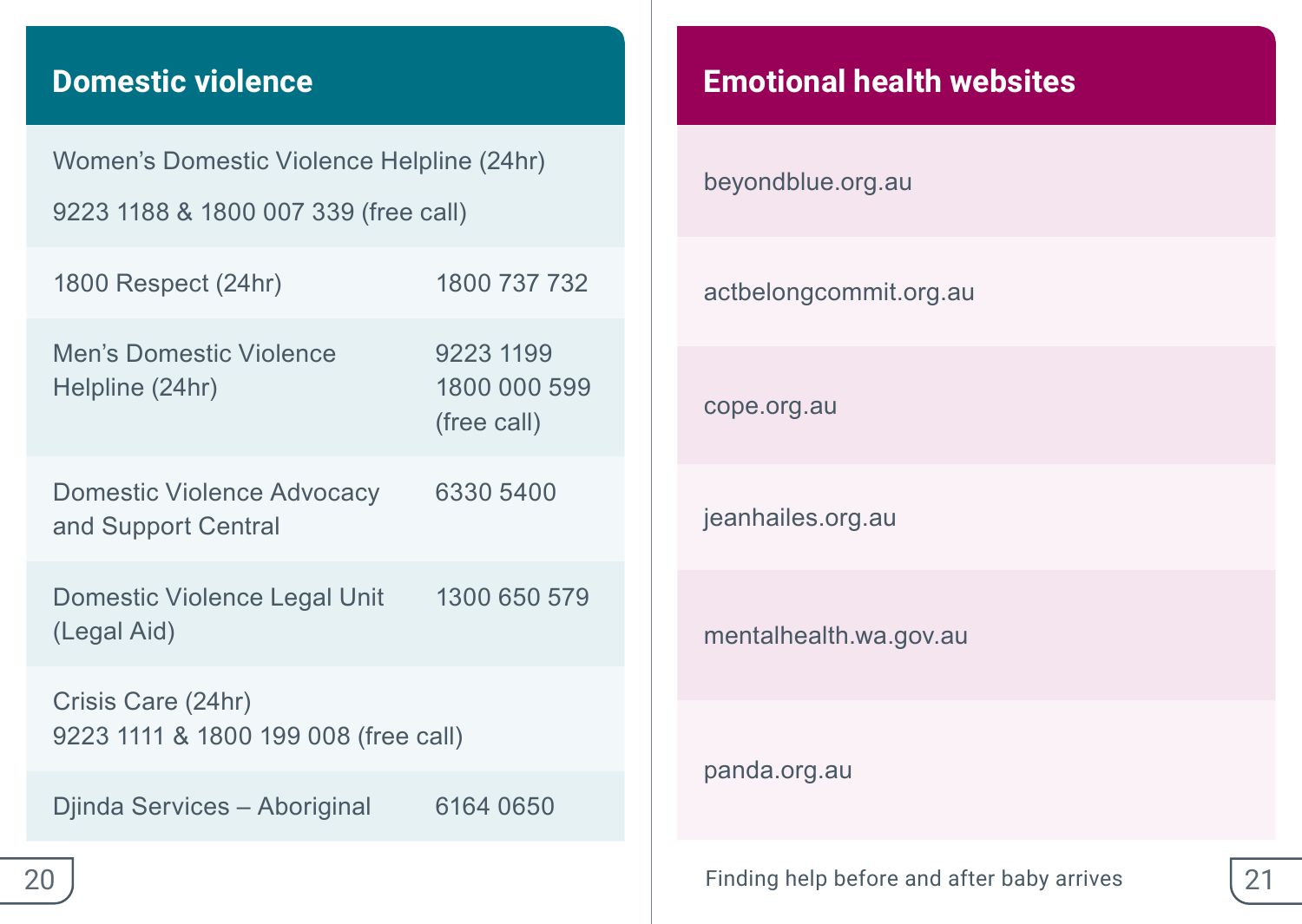<span id="page-11-0"></span>

| <b>Family services and resources</b>                                   |                                                 | <b>Meerilinga Parenting</b><br><b>Services</b>                | 9489 4022<br>(central admin)          |
|------------------------------------------------------------------------|-------------------------------------------------|---------------------------------------------------------------|---------------------------------------|
| <b>Australian Breastfeeding</b><br>Association                         | 1800 686 268<br>(free call)                     | Playgroup WA                                                  | 9228 8088<br>1800 171 882 (free call) |
| Child and Parent Centres<br>childandparentcentres.wa.edu.au            |                                                 | <b>Pregnancy Birth and</b><br><b>Baby Helpline</b>            | 1800 882 436                          |
| <b>Ngala Parenting Line</b><br>7 days a week<br>$-8$ am to 8pm         | 9368 9368,<br>1800 111 546<br>(rural free call) | Red Nose<br>Grief and Loss Line<br>(24 hrs)                   | 1300 308 307<br>rednosegriefandloss   |
| <b>Perth and Districts</b><br><b>Multiple Birth Association</b>        | 6458 1536                                       |                                                               | .org.au                               |
| <b>Perinatal Anxiety and</b><br><b>Depression Australia</b><br>(PANDA) | 1300 726 306<br>Mon-Fri 9am-                    | St John of God<br><b>Health Care</b><br><b>Raphael Centre</b> | 1800 292 292<br>(free call)           |
| <b>Ruah Community Services</b>                                         | 7.30pm (AEST)<br>13 78 24                       | Wanslea                                                       | 9245 2441<br>wanslea.asn.au           |
| 22                                                                     |                                                 | Finding help before and after baby arrives                    | 23                                    |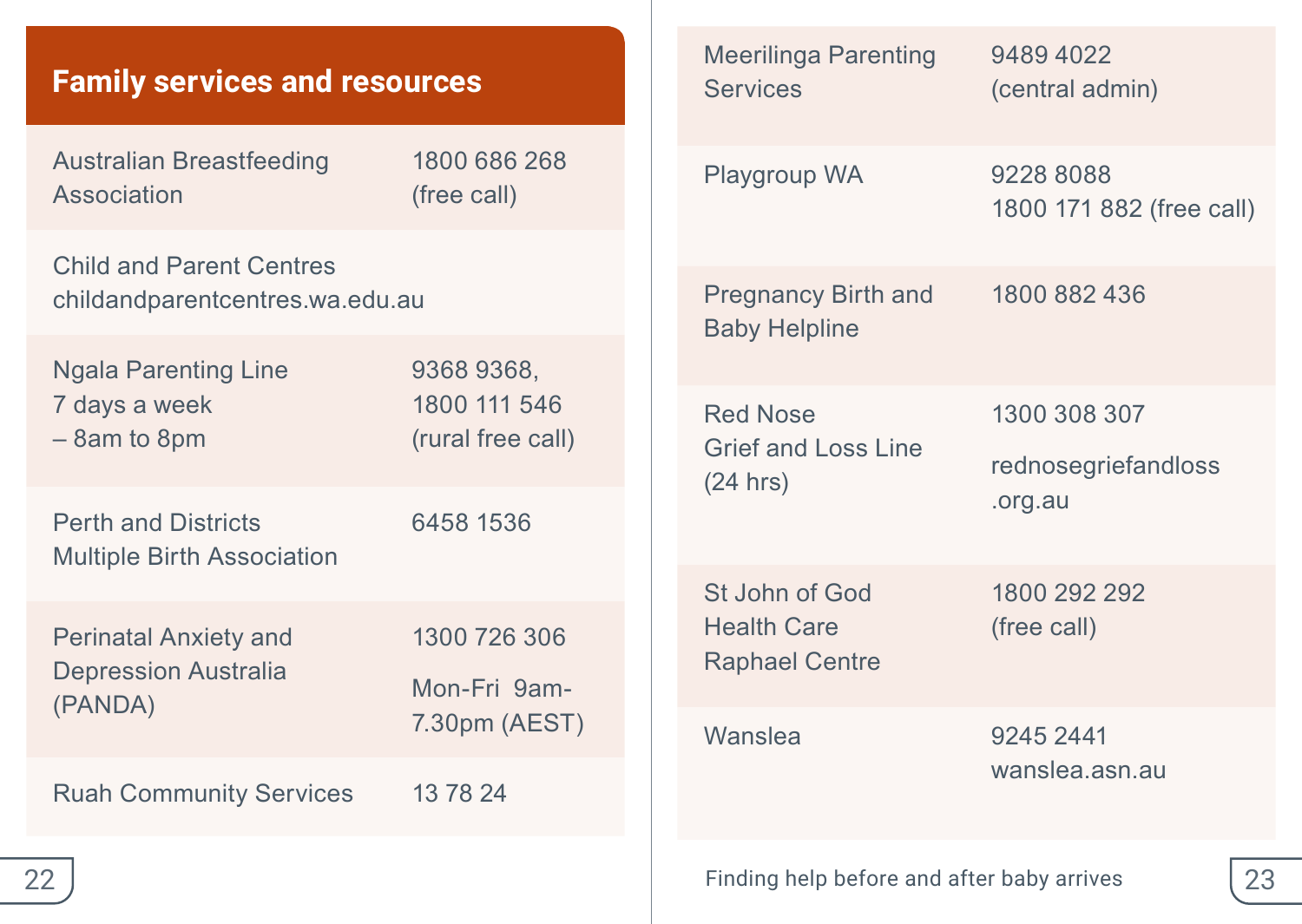## <span id="page-12-0"></span>**Fathers' resources**

| Dads WA - Ngala                          | 9368 9368<br>dadswa@ngala.com.au        |  |
|------------------------------------------|-----------------------------------------|--|
| Rural free call                          | 1800 111 546                            |  |
| The Fathering Project                    | 1300 328 437<br>thefatheringproject.org |  |
| Mensline Australia<br>(24hr)             | 1300 789 978                            |  |
| Info to your phone for<br>dads on-the-go | sms4dads.com.au                         |  |
| How is Dad going?                        | howisdadgoing.org.au                    |  |

## **Financial**

Anglicare WA 1300 11 44 46

Uniting Care West CreditCare 9220 1255

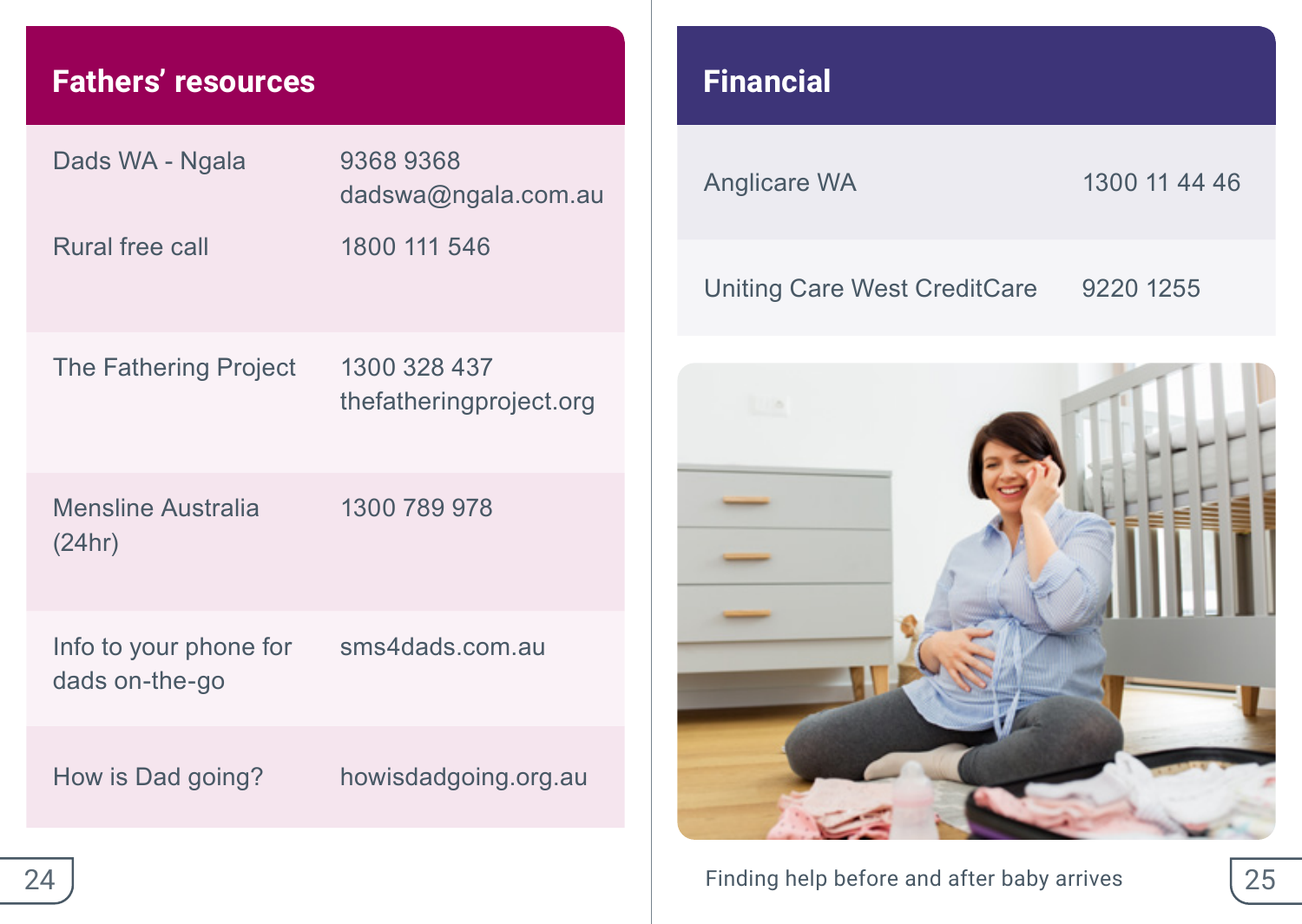#### <span id="page-13-0"></span>**Legal services and resources**

**Citizens** Advice Bureau 9221 5711

Community Legal Centres Association (WA) Inc

9221 9322 [communitylaw.net](http://www.communitylaw.net)

Legal Aid – Child Support Legal Unit 1300 650 579 [legalaid.wa.gov.au](http://www.legalaid.wa.gov.au)

Mental Health Law Centre

9328 8012 1800 620 285 (free call)

#### **Parenting and infant websites**

[breastfeeding.asn.au](http://www.breastfeeding.asn.au)

[healthywa.wa.gov.au/Healthy-living/Having-a-baby](https://www.healthywa.wa.gov.au/Healthy-living/Having-a-baby)

[emergingminds.com.au](http://www.emergingminds.com.au)

[ngala.com.au](http://www.ngala.com.au)

[raisingchildren.net.au](http://www.raisingchildren.net.au)

[whatwerewethinking.org.au](http://www.whatwerewethinking.org.au)

Finding help before and after baby arrives 26 27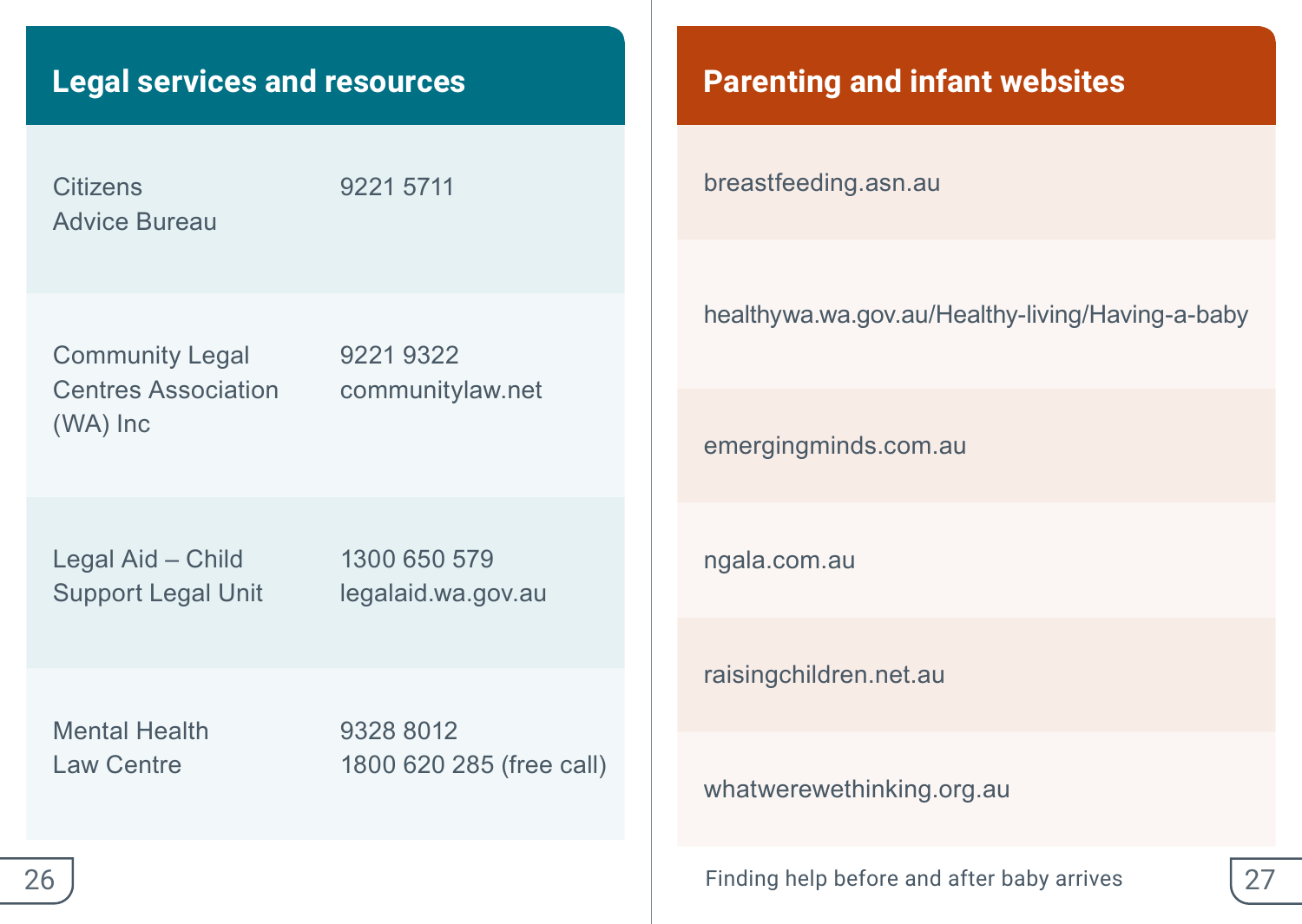<span id="page-14-0"></span>

|  |  | Sexual assault or abuse |
|--|--|-------------------------|
|--|--|-------------------------|

| Acacia Support Service<br>(South Hedland) | 6164 0520                                | <b>Broome</b><br>Kununurra                                      | 9194 2400<br>9166 5000                   |
|-------------------------------------------|------------------------------------------|-----------------------------------------------------------------|------------------------------------------|
| Allambee Counselling Inc.<br>(Mandurah)   | 95358263                                 | Sexual Assault<br>Resource Centre<br>Emergency (SARC)<br>(24hr) | 6458 1828<br>1800 199 888<br>(free call) |
| Crisis Care (24hr)                        | 9223 1111<br>1800 199 008<br>(free call) | <b>SARC Goldfields</b>                                          | 9091 1922<br>1800 688 922<br>(free call) |
|                                           |                                          | Waratah Support<br>Centre (Bunbury)                             | 9791 2884,<br>1800 017 303 (free call)   |
| Desert Blue Connect<br>(Geraldton)        | 9964 2742                                | Women's Refuge<br>(Geraldton)                                   | 9964 2173                                |
| 28                                        |                                          | Finding help before and after baby arrives                      | 29                                       |

Kimberley Sexual Abuse Prevention

and Support Service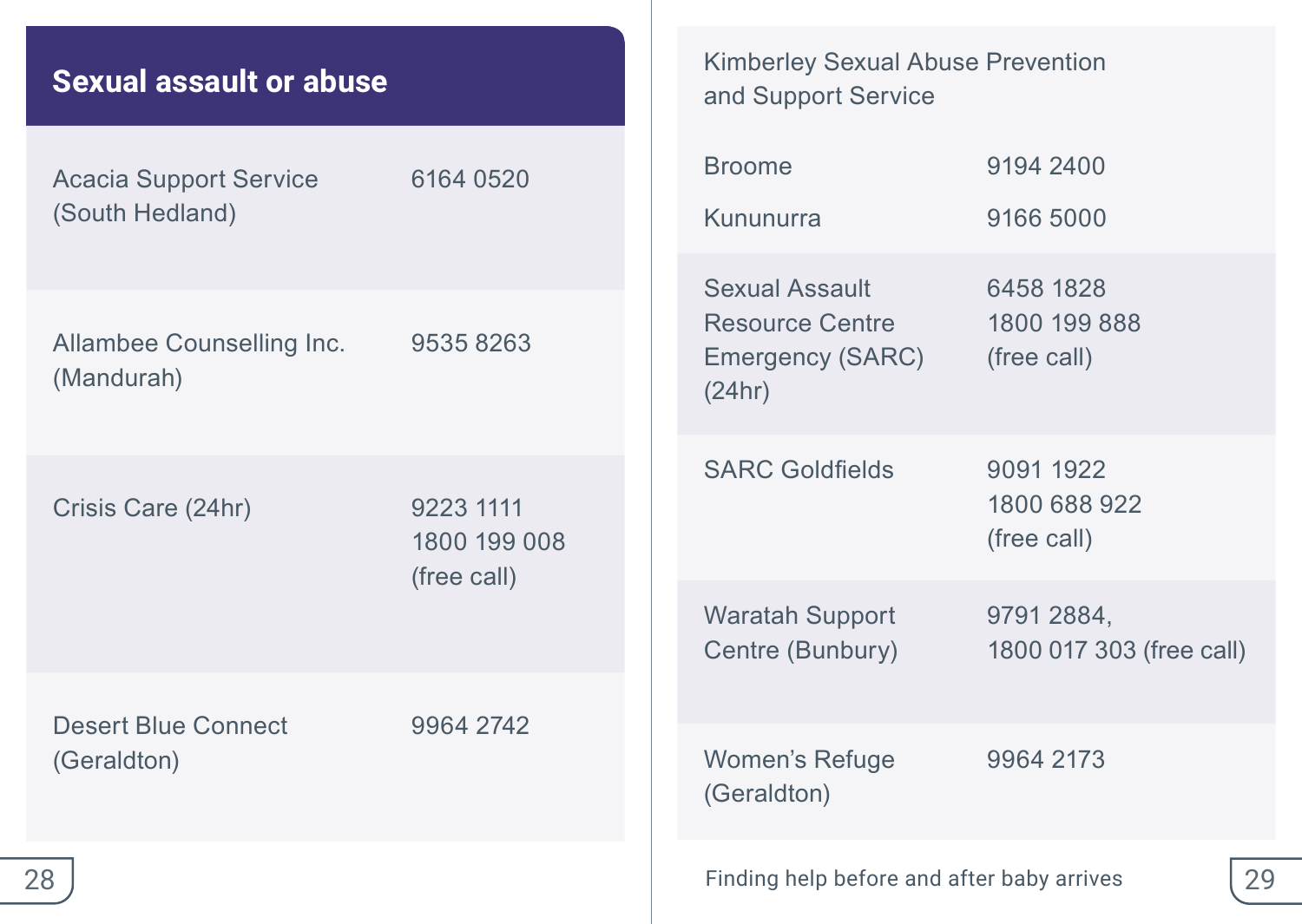## <span id="page-15-0"></span>**Useful phone numbers and websites**

| Ambulance,<br>Fire, Police                           | 000                                    | Royal Flying Doctor<br>Service (24hr)       | 1800 625 800             |    |
|------------------------------------------------------|----------------------------------------|---------------------------------------------|--------------------------|----|
| Carers Australia                                     | 1300 227 377<br>carersaustralia.com.au | <b>Transperth Infoline</b>                  | 13 62 13                 |    |
| King Edward<br><b>Memorial Hospital</b><br>for Women | 6458 2222                              | Women's Information<br>Service WA           | 1800 199 174 (free call) |    |
| Poisons<br>Information                               | 13 11 26                               | Women and Newborn<br><b>Health Library</b>  | 6458 1100                |    |
| Centre (24hr)                                        |                                        | <b>Mental Health</b>                        | mentalhealthcarers       |    |
| Police (24hr<br>non-emergency)                       | 13 14 44                               | Carers Australia                            | australia.org.au         |    |
| Perth Children's<br>Hospital                         | 6456 2222                              | <b>Pregnancy Birth</b><br>and Baby Helpline | 1800 882 436             |    |
| 30                                                   |                                        | Finding help before and after baby arrives  |                          | 31 |

Health Direct (24hr health advice) 1800 022 222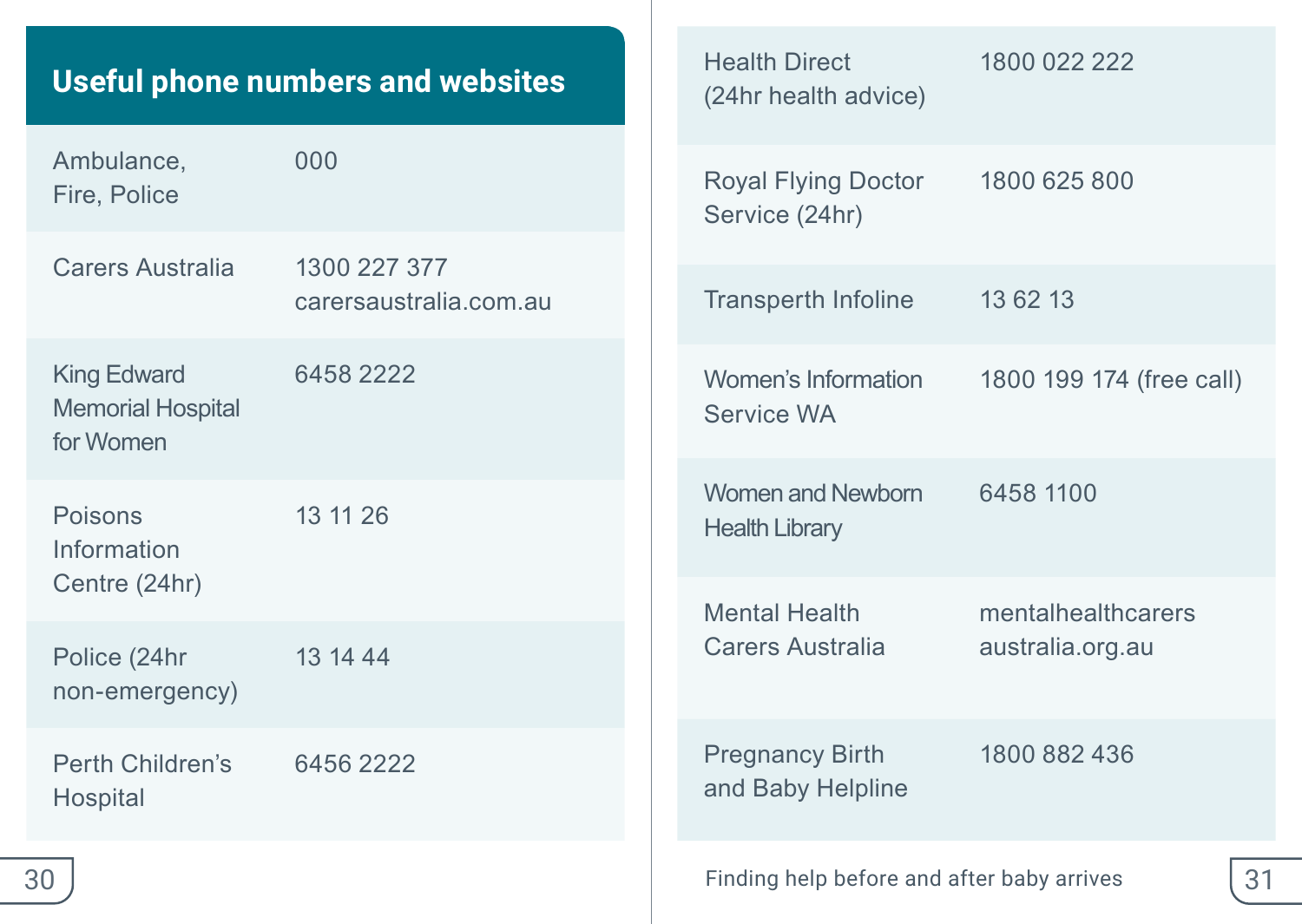## <span id="page-16-0"></span>**Women's resources**

| Childbirth and Mental Illness Service (CAMI)<br>Search for CAMI on the King Edward Memorial<br>Hospital website: kemh.health.wa.gov.au |           |  |
|----------------------------------------------------------------------------------------------------------------------------------------|-----------|--|
| <b>Desert Blue Connect</b><br>(Geraldton)                                                                                              | 9964 2742 |  |
| Fremantle Women's<br><b>Health Centre</b>                                                                                              | 9431 0500 |  |
| Goldfields Women's<br>Health Care Centre                                                                                               | 90218266  |  |
| <b>Hedland Well</b><br><b>Women's Centre</b>                                                                                           | 9140 1124 |  |
| Midland Women's<br>Health Care Place                                                                                                   | 9250 2221 |  |

#### **Mother and Baby Unit**

| <b>Fiona Stanley Hospital</b>                      | 6152 2222    |
|----------------------------------------------------|--------------|
| King Edward<br><b>Memorial Hospital</b>            | 6458 1799    |
| Nintirri Centre Inc.<br>(Tom Price)                | 9188 0500    |
| Obstetric Drug<br><b>Information Service</b>       | 6458 2723    |
| <b>Sexual Health Helpline</b>                      | 9227 6178    |
| Rural free call                                    | 1800 198 205 |
| <b>Sexual Health Quarters</b><br>(SHQ)             | 9227 6177    |
| South Coastal Health and<br>Community (Rockingham) | 9550 0900    |
|                                                    |              |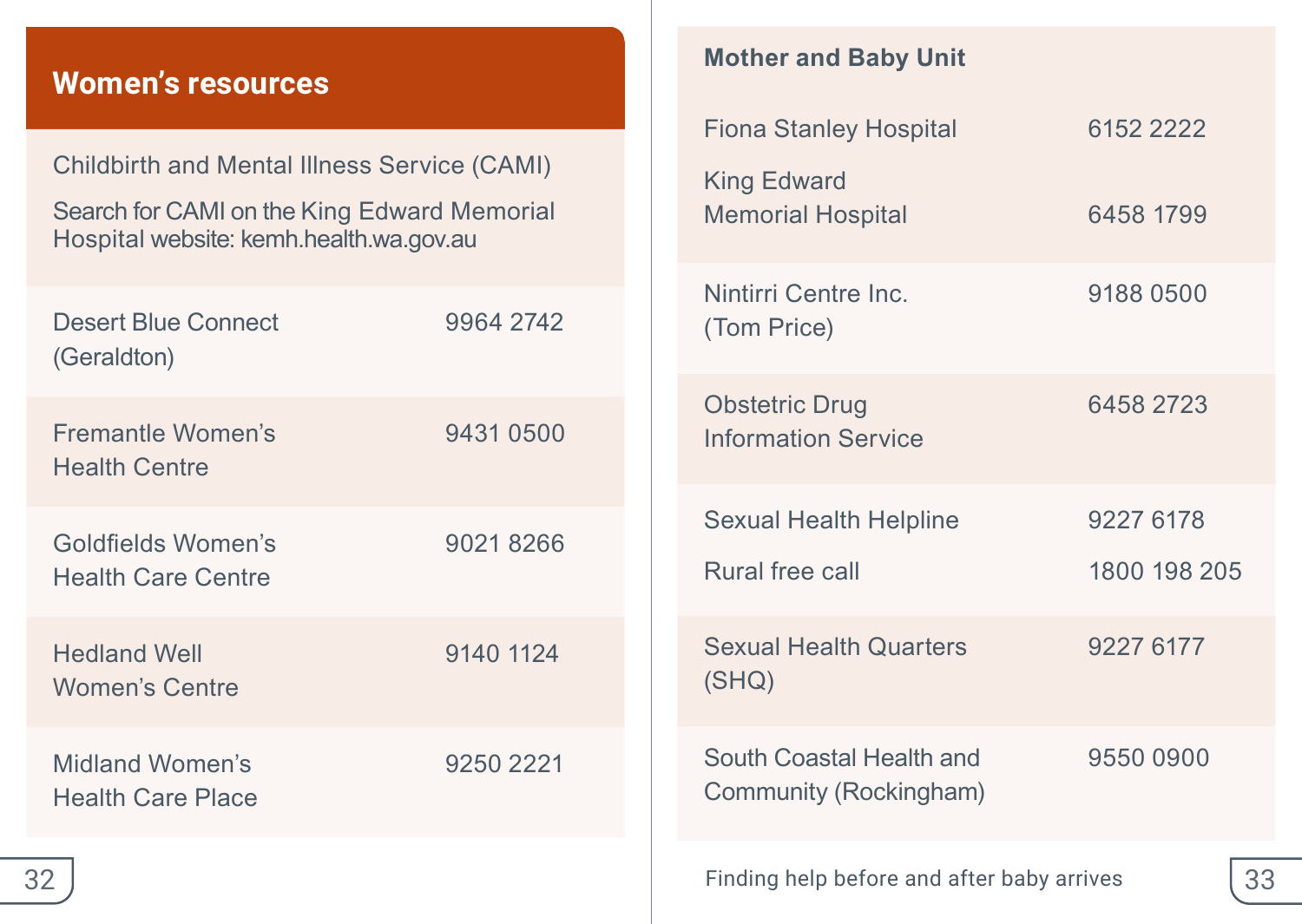<span id="page-17-0"></span>

| South West<br>Women's Health and                  | 9791 3350,<br>1800 673 350<br><b>Information Centre</b><br>(free call) | <b>Youth</b>                                                         |    |
|---------------------------------------------------|------------------------------------------------------------------------|----------------------------------------------------------------------|----|
|                                                   |                                                                        | Adolescent Clinic, KEMH<br>6458 1379                                 |    |
| Women's Health<br>and Family Services             | 6330 5400<br>1800 998 399<br>(free call)                               | (request adolescent<br>clinic midwife)                               |    |
| (Northbridge)                                     |                                                                        | <b>Centrelink</b>                                                    |    |
| Women's Health and<br>Family Services (Joondalup) | 9300 1566                                                              | <b>Family Assistance</b><br>13 23 07<br>(MyGov Helpdesk)             |    |
|                                                   |                                                                        | Youth and Students<br>13 23 07<br>(MyGov Helpdesk)                   |    |
| Women's Health and                                | 9490 2258                                                              |                                                                      |    |
| <b>Wellbeing Service (Gosnells)</b>               |                                                                        | Headspace<br>headspace.org.au                                        |    |
| Women's Information<br><b>Service WA</b>          | 1800 199 174<br>(free call)                                            | 1800 551 800<br>Kids Helpline (24hr)<br>(free call)                  |    |
| Headspace                                         | headspace.org.au                                                       | <b>Samaritans</b><br>1800 198 313<br>Youthline (24hr)<br>(free call) |    |
| 34                                                |                                                                        | Finding help before and after baby arrives                           | 35 |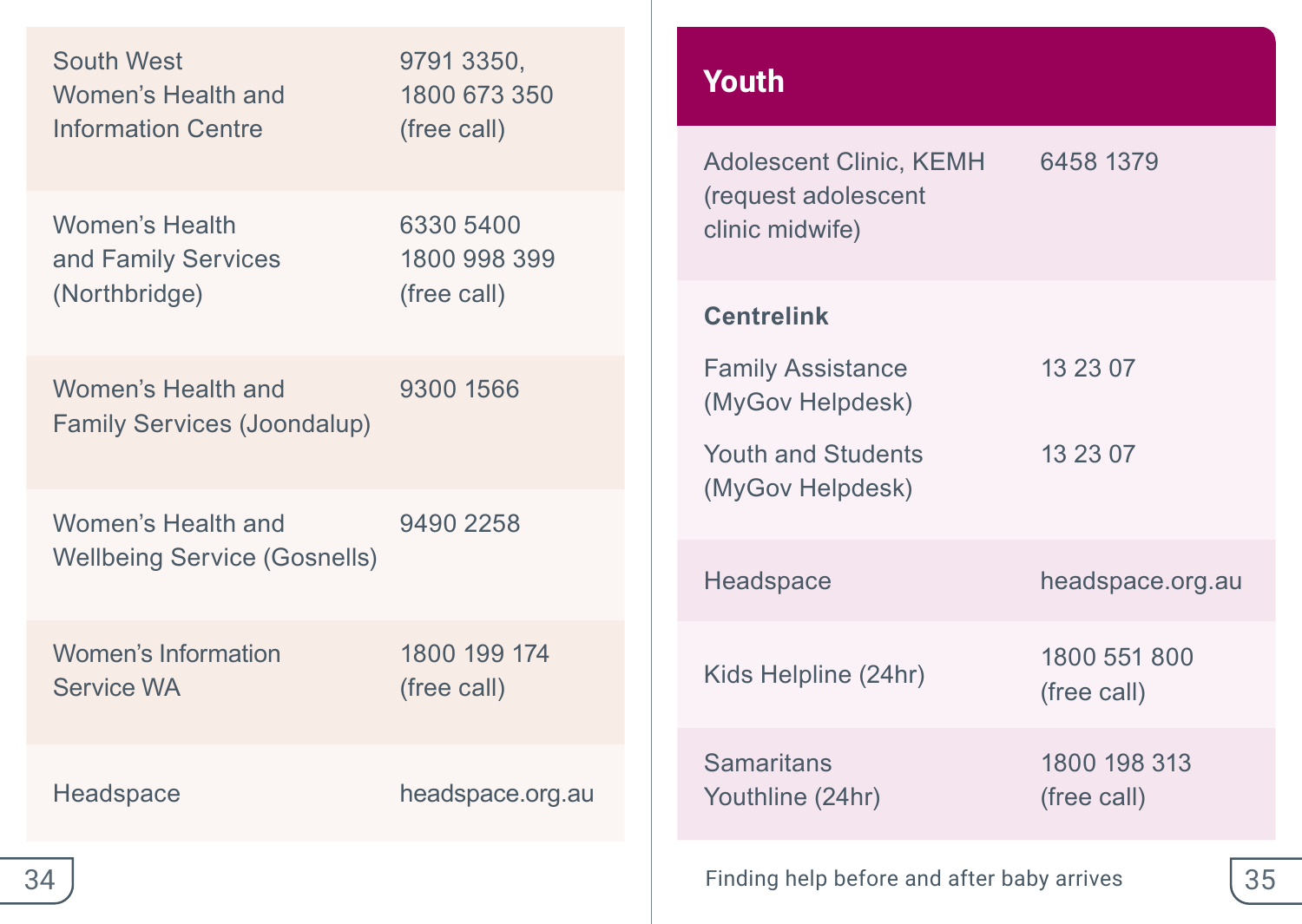<span id="page-18-0"></span>

| <b>Youth Focus</b>                    | 6266 4333                                               |
|---------------------------------------|---------------------------------------------------------|
| Youthlink                             | 9227 4300<br>1300 362 569<br>(referrals &<br>enquiries) |
| <b>Youth Reach South</b><br>(Success) | 9499 4274                                               |
|                                       |                                                         |

# **Regional areas**

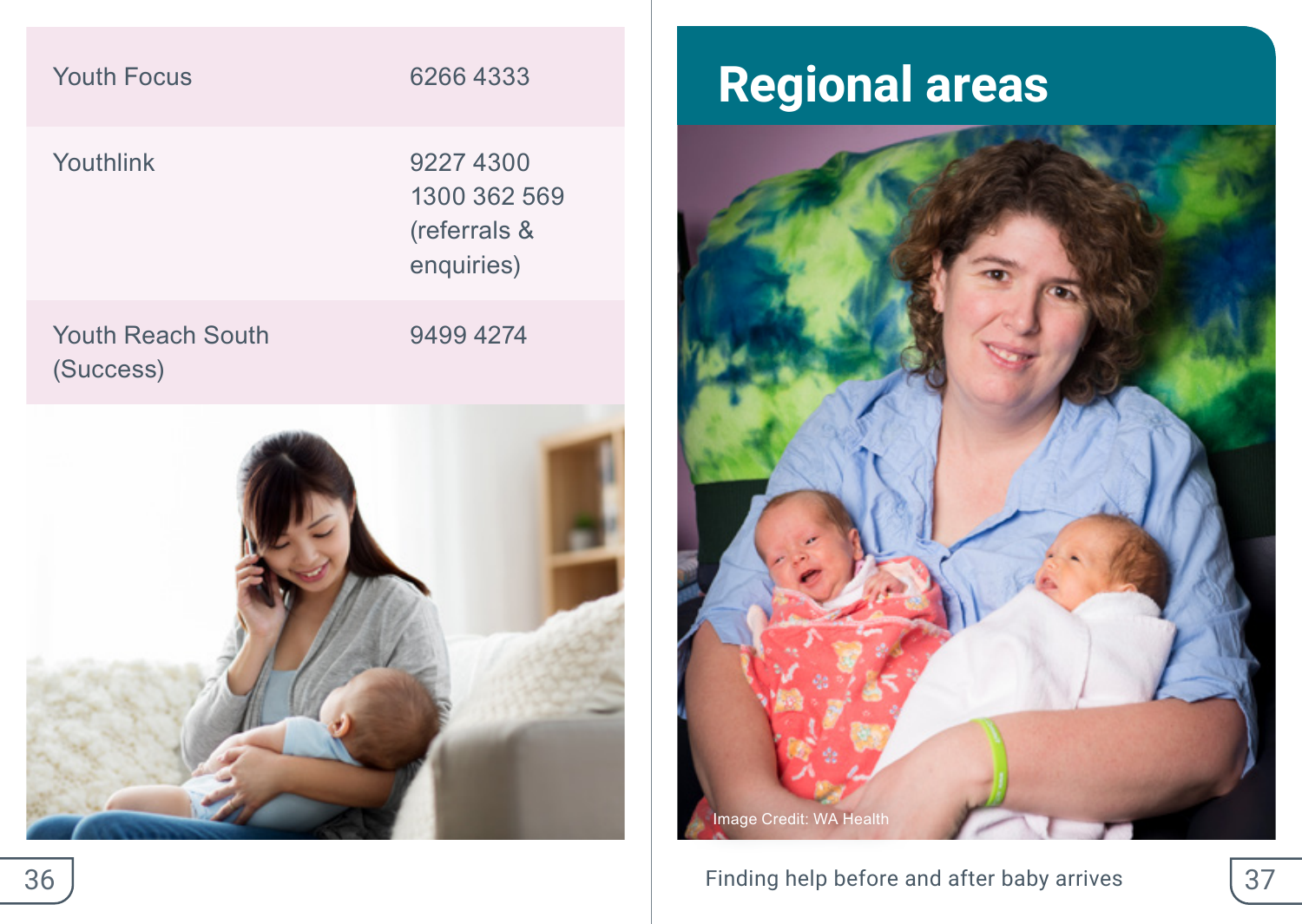#### <span id="page-19-0"></span>**South West**

South West Women's Health and Information Centre (Bunbury) 1800 673 350

Nurse (South West appointments)

Child Health 1800 457 949

South West Service (SWAMS)

Aboriginal Medical 1800 779 000 (freecall) 9726 6000

Radiance - [radiancesouthwest.com.au](http://www.radiancesouthwest.com.au)

#### **Goldfields / Esperance**

| Goldfields Women's Health<br><b>Care Centre</b>                       | 9021 8266 |
|-----------------------------------------------------------------------|-----------|
| Centrecare Kalgoorlie                                                 | 9080 0333 |
| Bega Garnbirringu<br><b>Health Service</b>                            | 9022 5500 |
| <b>Community Health</b><br>(Child Health) Laverton                    | 9031 1311 |
| Leonora                                                               | 9037 6083 |
| CentreCare General and<br><b>Financial Counselling</b><br>(Esperance) | 9083 2600 |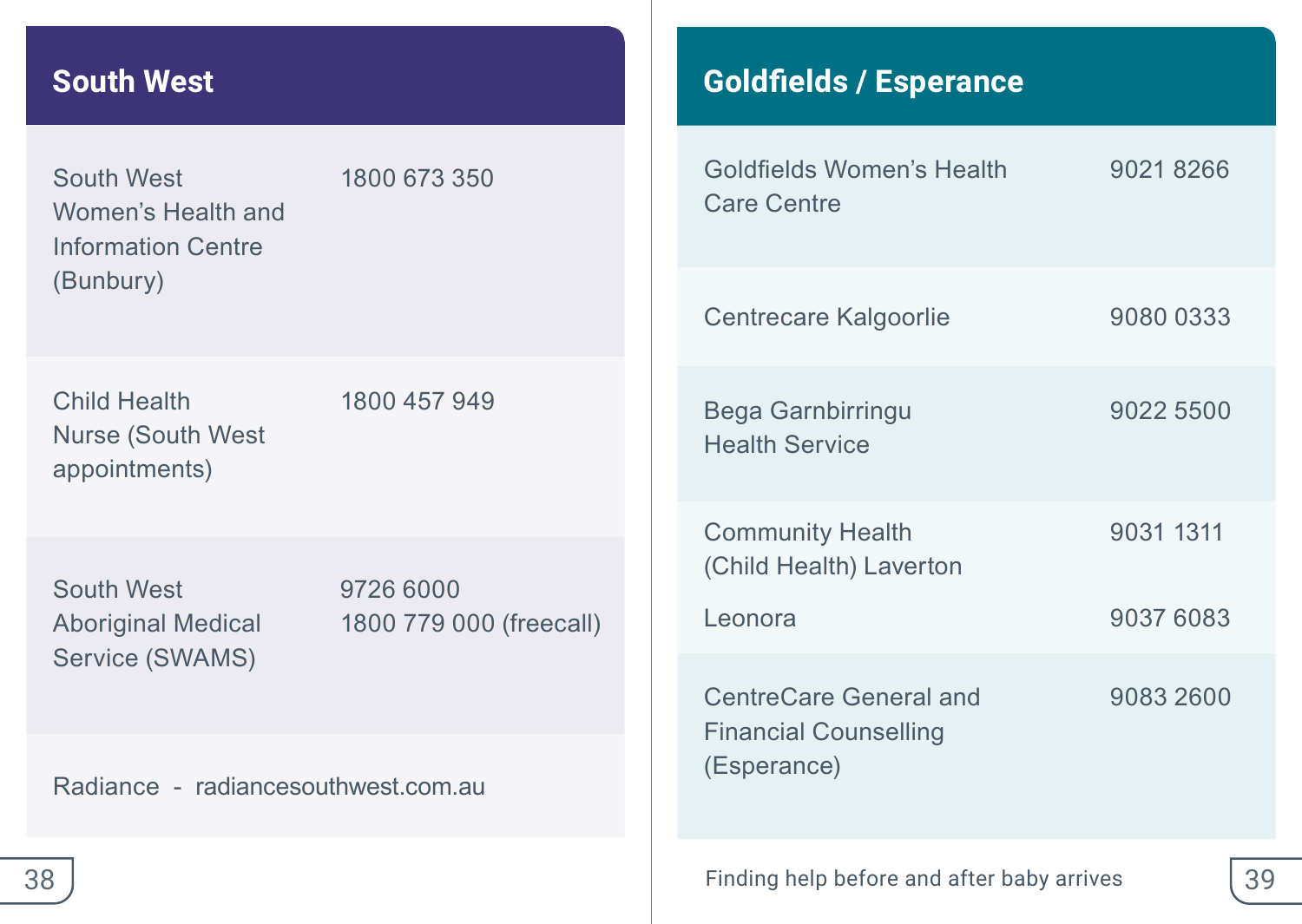<span id="page-20-0"></span>

| Centrecare General &<br>9037 6561<br><b>Financial Counselling</b>         | <b>Great Southern</b>                                      |                                                                            |
|---------------------------------------------------------------------------|------------------------------------------------------------|----------------------------------------------------------------------------|
| (Laverton and Leonora)                                                    |                                                            | <b>Great Southern Aboriginal Health Service</b><br>08 9892 7222<br>Albany: |
| <b>Esperance Population Health</b><br>(Child Health)                      | 9071 0400                                                  | Katanning: 08 9821 6370                                                    |
|                                                                           |                                                            | Community midwifery service<br>9821 6216                                   |
| 9071 3110<br>Escare (Esperance)                                           | 9892 2310<br><b>Albany Health Campus</b><br>maternity ward |                                                                            |
|                                                                           | <b>Child Health Services</b><br>98427563                   |                                                                            |
| <b>Esperance Health Campus</b><br><b>Midwifery Unit</b>                   | 9079 8000                                                  | <b>Amity Health</b><br>9842 2797                                           |
| <b>Esperance Health Campus</b><br>90798000<br><b>Emergency Department</b> | <b>Bouncing Back</b><br>0428 223 535<br>Program            |                                                                            |
|                                                                           | Child and Parent Centre<br>9843 0071<br>(Mt Lockyer)       |                                                                            |
| 40                                                                        |                                                            | Finding help before and after baby arrives<br>41                           |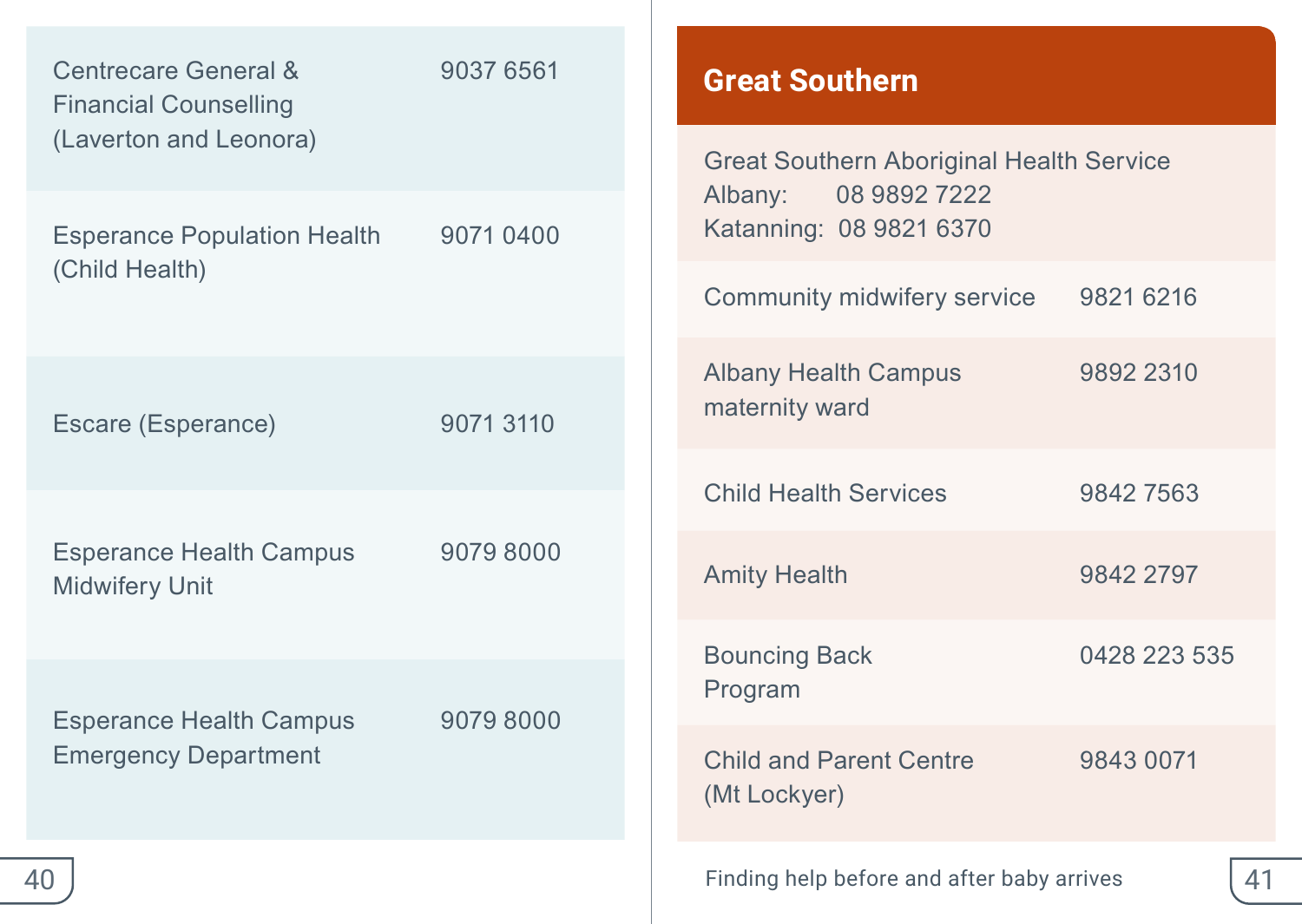## <span id="page-21-0"></span>**Pilbara**

#### **East Pilbara**

| Hedland Well Women's Centre              | 9140 1124 |
|------------------------------------------|-----------|
| South Hedland Child<br>and Parent Centre | 91724956  |
| Newman Neighbourhood Centre              | 9175 1516 |
| <b>West Pilbara</b>                      |           |
| Nintirri Centre (Tom Price)              | 9188 0500 |
| Karingal Neighbourhood Centre            | 9189 5579 |
|                                          |           |
| Karratha Community House                 | 9185 6605 |

## **Wheatbelt**

Western Wheatbelt Primary Health Service Moora: 9651 0270

| Eastern Wheatbelt Primary<br><b>Health Service</b>  | 90813222  |
|-----------------------------------------------------|-----------|
| Southern Wheatbelt Primary<br><b>Health Service</b> | 9881 0385 |
| <b>Amity Health</b>                                 | 9842 2792 |
| <b>Avon Primary Health Service</b>                  | 9690 1320 |
| <b>Midwifery Group Practice</b><br>(Northam)        | 9690 1633 |
| Wanslea Children and<br><b>Parenting Support</b>    | 9245 2441 |
| Share and Care Community<br>Services (Northam)      | 9622 2828 |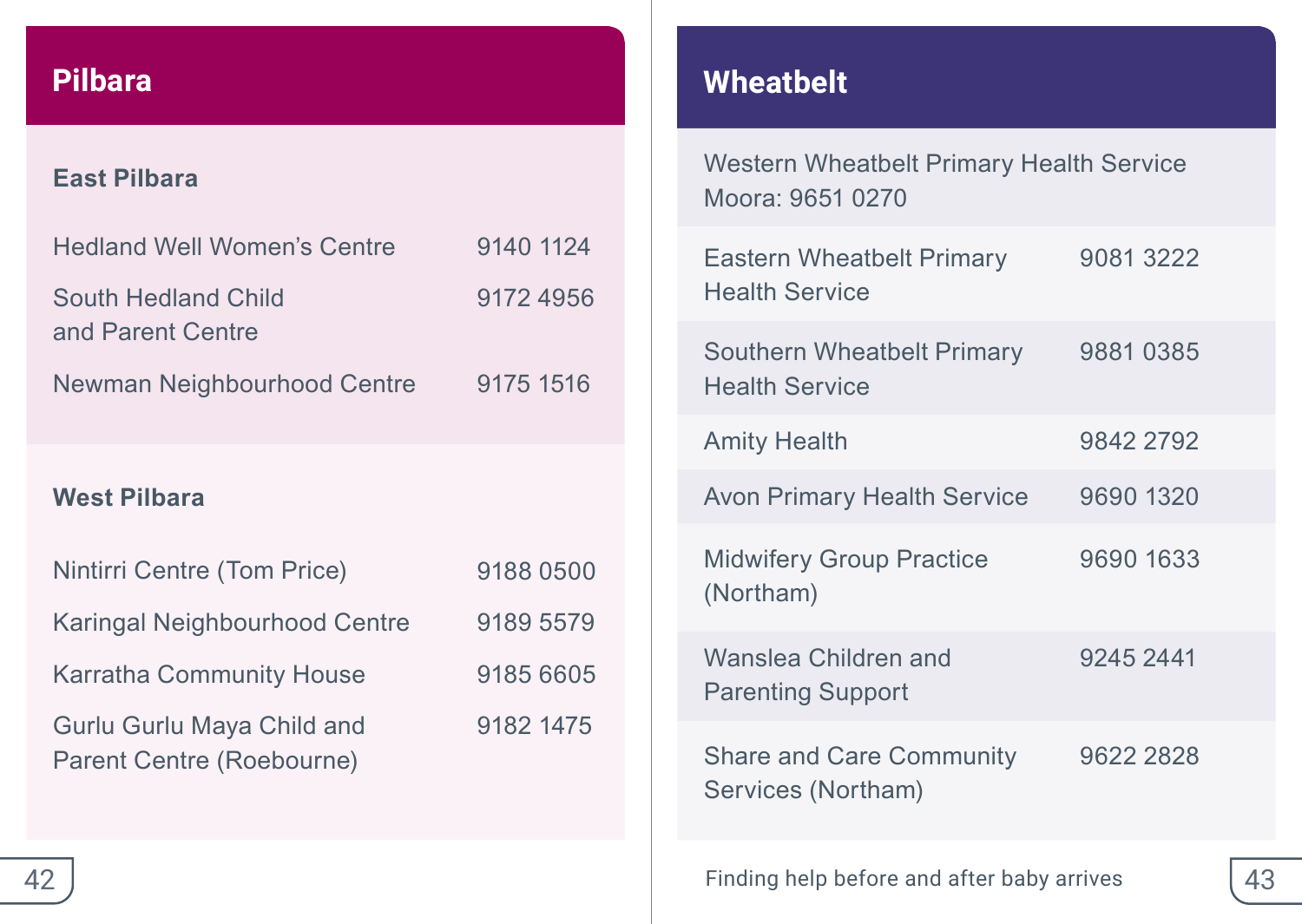## <span id="page-22-0"></span>**Midwest**

| <b>Community Health Centre</b><br><b>Geraldton Hospital</b>    | 9956 1985 |
|----------------------------------------------------------------|-----------|
| <b>Community Health Centre</b><br>Carnarvon Hospital           | 9941 0500 |
| <b>Geraldton Hospital Maternity</b>                            | 9956 2222 |
| <b>Geraldton Regional Aboriginal</b><br><b>Medical Service</b> | 9956 6555 |
| Rangeway Child<br>and Parent Centre                            | 9921 6814 |
| Desert Blue Connect                                            | 9964 2742 |
| Department for Child<br><b>Protection and Family Support</b>   | 99659500  |
| <b>Midwest Family Support</b><br><b>Network</b>                | 9965 5460 |

## **Kimberley**

#### **Broome**

| <b>Broome Hospital</b>                                  | 9194 2222 |
|---------------------------------------------------------|-----------|
| <b>Community and Child</b><br><b>Health Centre</b>      | 9194 2340 |
| Broome Regional Aboriginal<br><b>Medical Service</b>    | 9192 1338 |
| <b>Boab Health Services</b>                             | 91927888  |
| Anglicare WA<br>(Family & relationship Centre)          | 91938100  |
| <b>Derby</b>                                            |           |
| Derby Hospital                                          |           |
|                                                         | 9193 3333 |
| Derby Aboriginal Health Services                        | 9158 4200 |
| <b>Community Health-midwife</b><br>& Child Health Nurse | 9191 1308 |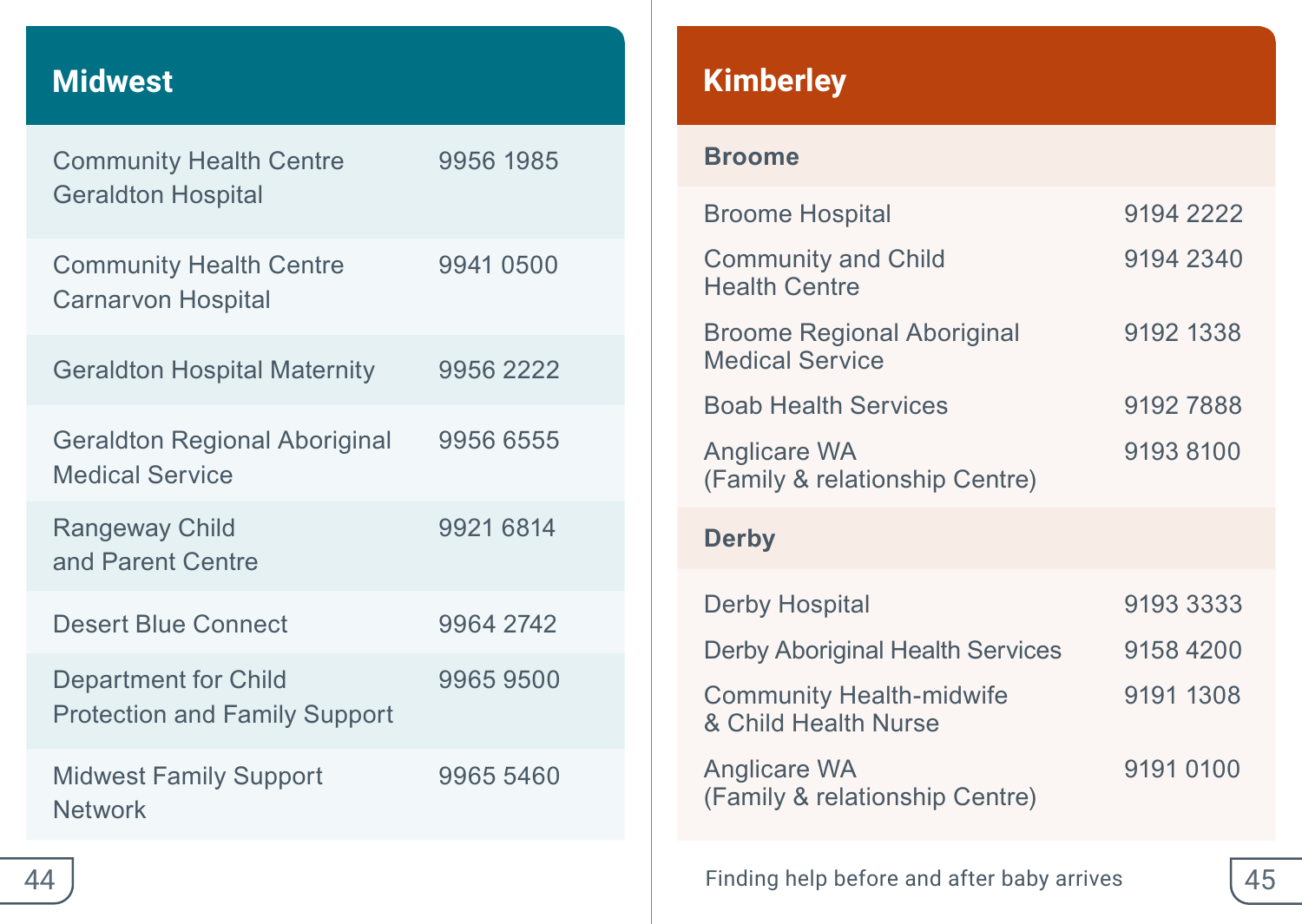#### **Fitzroy Crossing**

| Hospital                              | 9166 1777 |
|---------------------------------------|-----------|
| Nindilingarri Cultural Health Service | 9193 0093 |
| <b>Community Health</b>               |           |
| Midwife & Child Health Nurse          | 9166 1727 |
| <b>Halls Creek</b>                    |           |
| <b>Halls Creek Hospital</b>           | 91689222  |
| <b>Community Health</b>               |           |
| Midwife & Child Health Nurse          | 91689203  |
| Child and Parent Centre (Wunan)       | 9168 5122 |
| Kununurra / Wyndham                   |           |
| Kununurra Hospital                    | 9166 4222 |
| <b>Community Health - Midwife</b>     |           |
| & Child Health Nurse                  | 9168 2280 |
| Child and Parent Centre (Wunan)       | 9169 3184 |
| Kununurra Neighbourhood House         | 9168 1615 |
| Wyndham Hospital                      | 9161 0222 |
| <b>Wyndham Community Health</b>       | 9161 0262 |
| Anglicare WA                          | 9166 5000 |